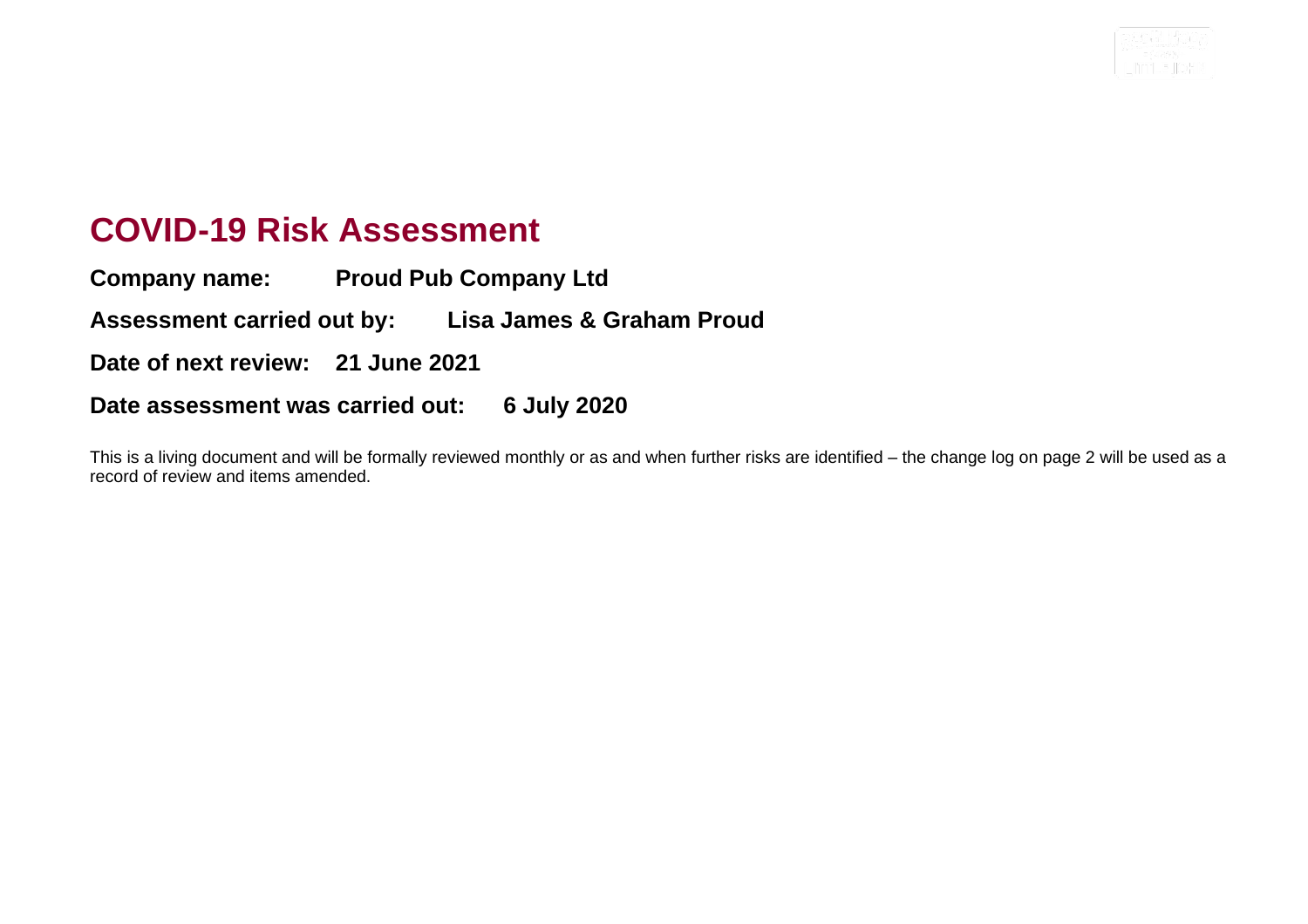

## **COVID-19 Risk Assessment Change Log**

| Item         | <b>Change</b>                                                                            | Date         | By Whom?   |
|--------------|------------------------------------------------------------------------------------------|--------------|------------|
| 1.0          | Document creation                                                                        | 6 July 2020  | Lisa James |
| 1.1          | Review by Martin Bailey, Everards – amendment of cold food service / bar service         | 9 July 2020  | Lisa James |
| 2.0          | Review of measures following reopening                                                   | 23 July 2020 | Lisa James |
| $\sqrt{2.1}$ | No changes currently required                                                            | 5 Sept 2020  | Lisa James |
| 3.0          | Review as kitchen to be reopened                                                         | 15 Sept 2020 | Lisa James |
| 3.1          | Review in line with new laws announced                                                   | 22 Sept 2020 | Lisa James |
| 3.2          | No changes currently required                                                            | 22 Oct 2020  | Lisa James |
| 4.0          | Full document reviewed in line with Stage 3 of the roadmap, indoor hospitality reopening | 12 May 2021  | Lisa James |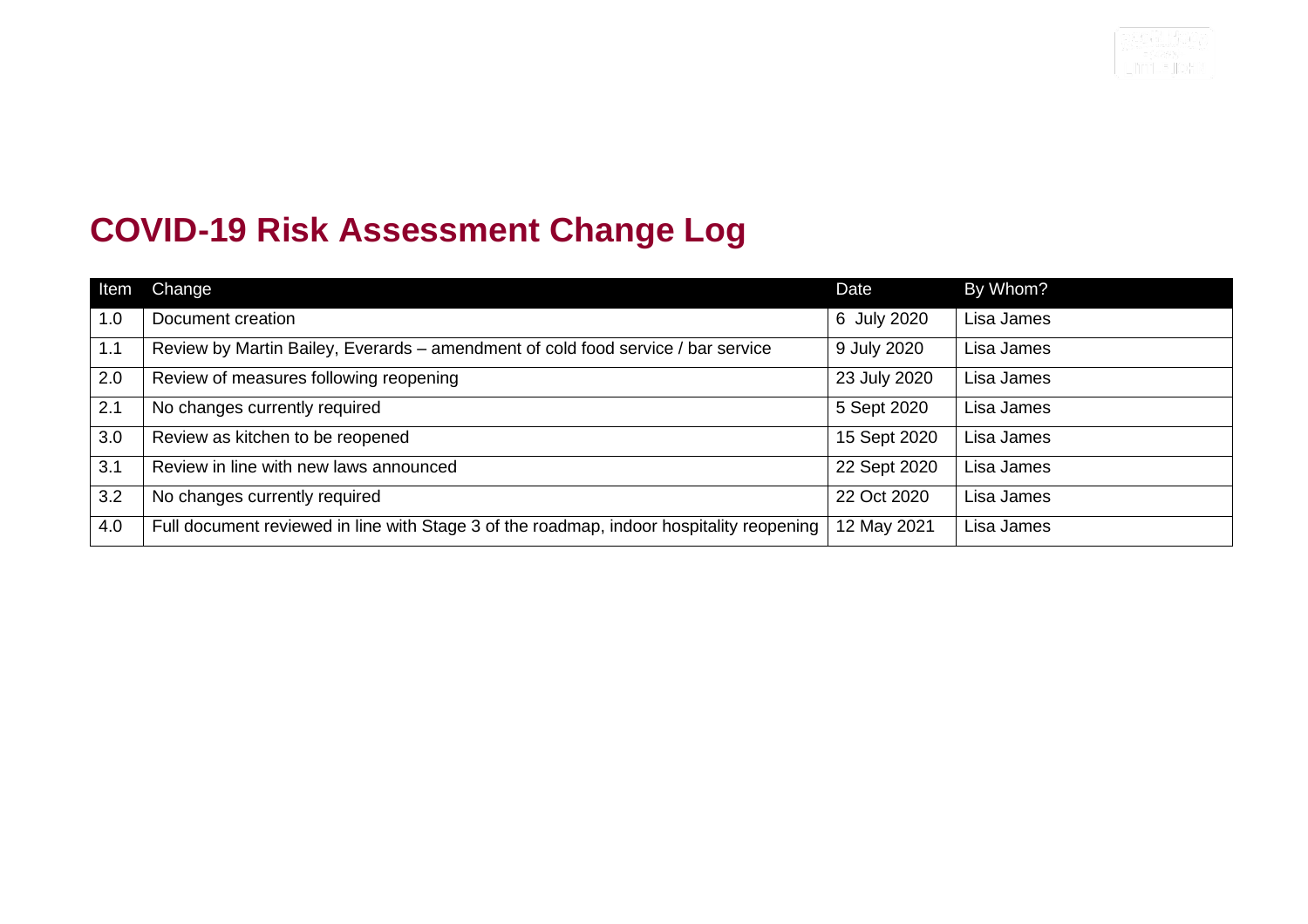| What are the<br>hazards?                                                                      | Where is<br>the<br>hazard?                                                                                                                                                                                          | Who might<br>be harmed<br>and how?                                                                                  | <b>What are</b><br>you already<br>doing to<br>control the<br>risks?                           | What further action do you need to<br>take to control the risks?                                                                                     | Who needs to<br>carry out the<br>action?                               | When is the<br>action<br>needed by?                                                                      |
|-----------------------------------------------------------------------------------------------|---------------------------------------------------------------------------------------------------------------------------------------------------------------------------------------------------------------------|---------------------------------------------------------------------------------------------------------------------|-----------------------------------------------------------------------------------------------|------------------------------------------------------------------------------------------------------------------------------------------------------|------------------------------------------------------------------------|----------------------------------------------------------------------------------------------------------|
| <b>Getting or</b><br>spreading<br>coronavirus by<br>inadequate<br>cleaning of<br>door handles | <b>Front Door</b><br><b>Back Bar</b><br>Door<br>Doors to rear<br>lobby<br>Doors to<br>Rear<br>Courtyard<br>Toilet<br>Corridor<br>Door<br><b>Toilet Doors</b><br>Door to<br>Glass Wash<br>area<br><b>Cellar Door</b> | <b>Customers</b><br><b>Staff</b><br><b>Delivery</b><br><b>Drivers</b><br>By touching<br>contaminated<br>door handle | Where<br>possible<br>external doors<br>are left open<br>subject to<br>weather<br>restrictions | Maintain regular cleaning routine of door<br>handles and key pads.<br>Internal doors to be propped open.                                             | Nominated<br>team member<br>Lisa / Graham /<br><b>Shift Supervisor</b> | From 18 May,<br>on a daily<br>basis at least<br>hourly.<br>From 18 May,<br>every day at<br>opening time. |
| <b>Getting or</b><br>spreading<br>coronavirus by<br>not cleaning                              | Corridor to<br>Toilets /<br><b>Toilets</b>                                                                                                                                                                          | <b>Customers</b><br><b>Staff</b>                                                                                    | Daily cleaning<br>of toilets.                                                                 | Toilets to be cleaned and checked<br>regularly:<br>• Check toilet roll supply<br>• Check soap & sanitiser available.<br>Change / top up if required. | Nominated<br>team member                                               | From<br>reopening on<br>a daily basis<br>at least hourly                                                 |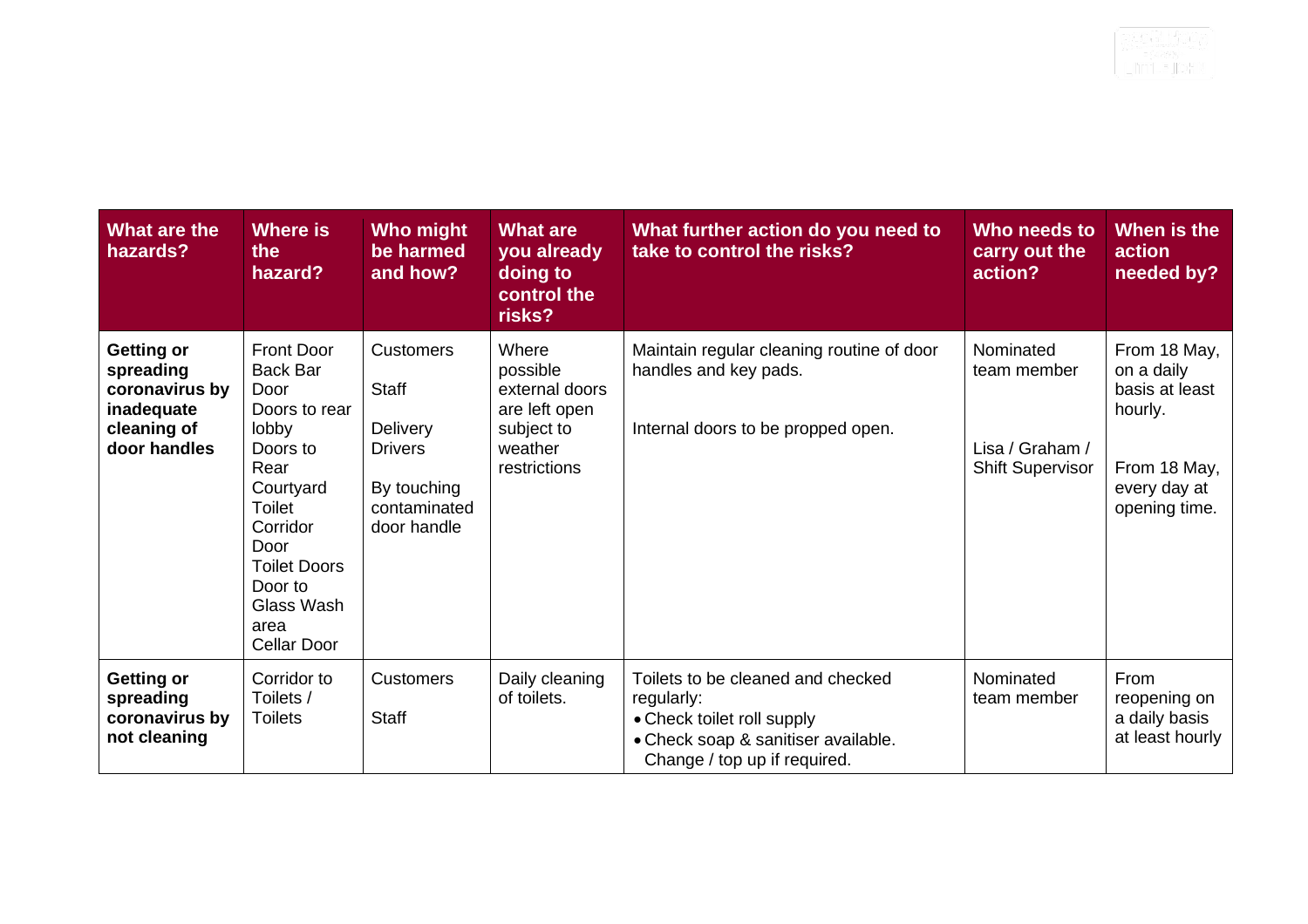| What are the<br>hazards?                                                               | Where is<br>the<br>hazard? | Who might<br>be harmed<br>and how?                                  | <b>What are</b><br>you already<br>doing to<br>control the<br>risks? | What further action do you need to<br>take to control the risks?                                                                                                                                                                                                                                                                                                             | Who needs to<br>carry out the<br>action? | When is the<br>action<br>needed by?                     |
|----------------------------------------------------------------------------------------|----------------------------|---------------------------------------------------------------------|---------------------------------------------------------------------|------------------------------------------------------------------------------------------------------------------------------------------------------------------------------------------------------------------------------------------------------------------------------------------------------------------------------------------------------------------------------|------------------------------------------|---------------------------------------------------------|
| surfaces or<br>equipment.                                                              |                            | Risk of<br>transmission<br>from<br>contaminated<br>surfaces.        | Regular<br>checks on<br>toilets                                     | • Clean toilet seats<br>• Clean cubicle door handles<br>• Clean sink area including taps, soap and<br>sanitiser dispensers.<br>• Wipe hand drier<br>• Empty bins<br>Notice placed in Ladies & Gents advising<br>that the toilets are regularly cleaned and<br>asking customers to speak to staff if there<br>are any issues.<br>Clean hand rail at the steps to the toilets. |                                          |                                                         |
| Getting or<br>spreading<br>coronavirus by<br>not cleaning<br>surfaces or<br>equipment. | Tables &<br>Chairs         | <b>Customers</b><br><b>Staff</b><br>Risk of<br>transmission<br>from | Regular<br>cleaning of<br>tables and<br>chairs.                     | Tables & chairs to be cleaned between<br>each customer.                                                                                                                                                                                                                                                                                                                      | Nominated<br>team member                 | From<br>reopening<br>daily, between<br>each<br>customer |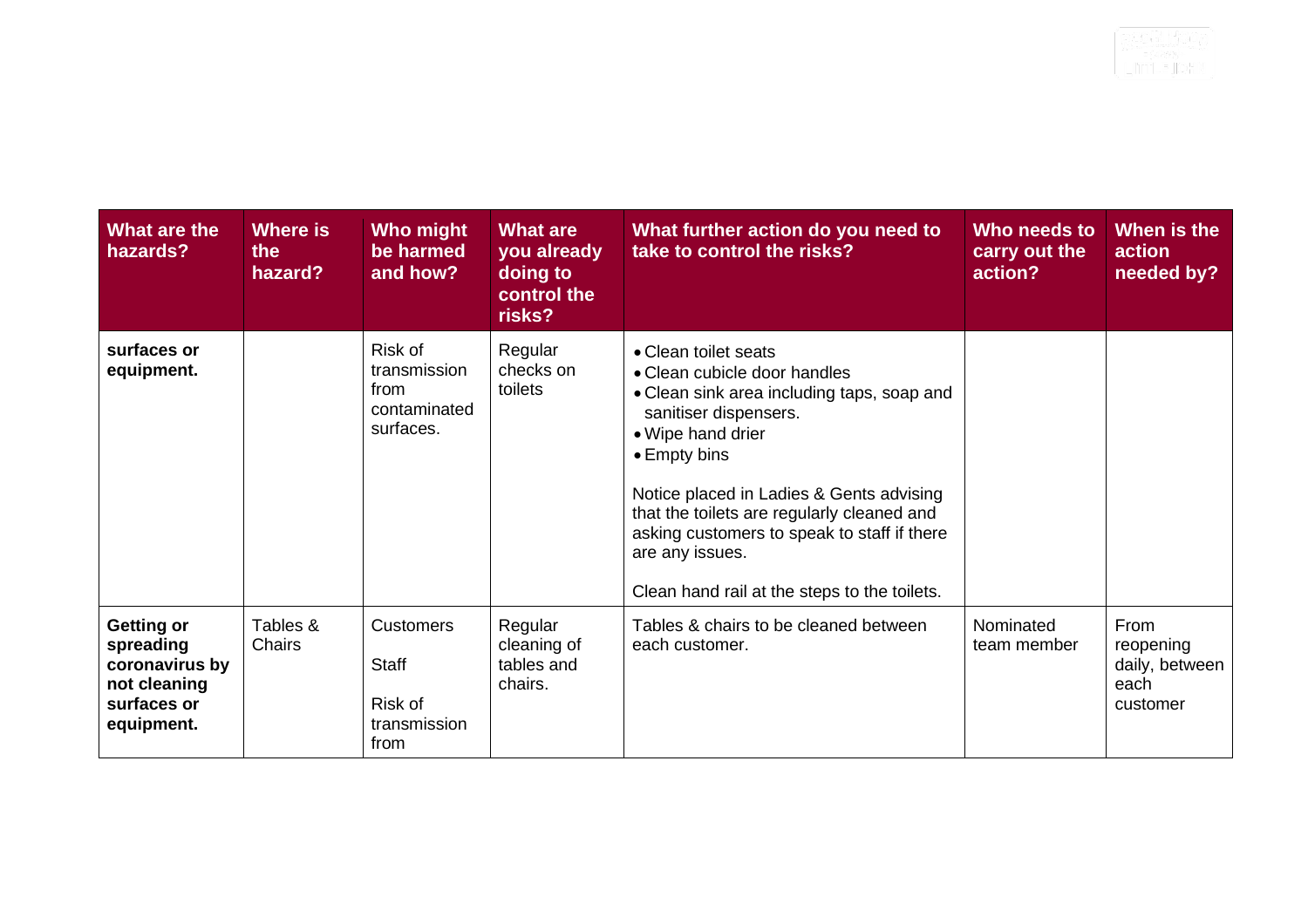| What are the<br>hazards?                                                                      | Where is<br>the<br>hazard?                                          | Who might<br>be harmed<br>and how?                                           | <b>What are</b><br>you already<br>doing to<br>control the<br>risks?                   | What further action do you need to<br>take to control the risks?                                                                                                 | Who needs to<br>carry out the<br>action?                                                                       | When is the<br>action<br>needed by?                          |
|-----------------------------------------------------------------------------------------------|---------------------------------------------------------------------|------------------------------------------------------------------------------|---------------------------------------------------------------------------------------|------------------------------------------------------------------------------------------------------------------------------------------------------------------|----------------------------------------------------------------------------------------------------------------|--------------------------------------------------------------|
|                                                                                               |                                                                     | contaminated<br>surfaces.                                                    |                                                                                       |                                                                                                                                                                  |                                                                                                                |                                                              |
| <b>Getting or</b><br>spreading<br>coronavirus by<br>not cleaning<br>surfaces or<br>equipment. | <b>Bar Area</b><br>including<br>beer taps &<br>till touch<br>screen | <b>Staff</b><br>Risk of<br>transmission<br>from<br>contaminated<br>surfaces. | Beer taps<br>cleaned at end<br>of day.<br>Till touch<br>screen is<br>sanitised daily. | Team member to clean bar area at end of<br>shift.<br>Team member to clean beer taps at end of<br>shift.<br>Till touch screen to be sanitised at shift<br>change. | Team member<br>on bar service                                                                                  | From<br>reopening at<br>every shift<br>change.               |
| <b>Getting or</b><br>spreading<br>coronavirus by<br>not cleaning<br>surfaces or<br>equipment. | <b>PDQ</b><br>machines                                              | <b>Customers</b><br><b>Staff</b><br>Risk of<br>transmission<br>from          | PDQ machines<br>are sanitised<br>daily.                                               | Encourage contactless payments where<br>possible.                                                                                                                | Front of house<br>supervisor to<br>remind<br>customers on<br>entry to the pub.<br>Signs stating<br>contactless | From<br>reopening on<br>an ongoing<br>basis<br>Signs put up. |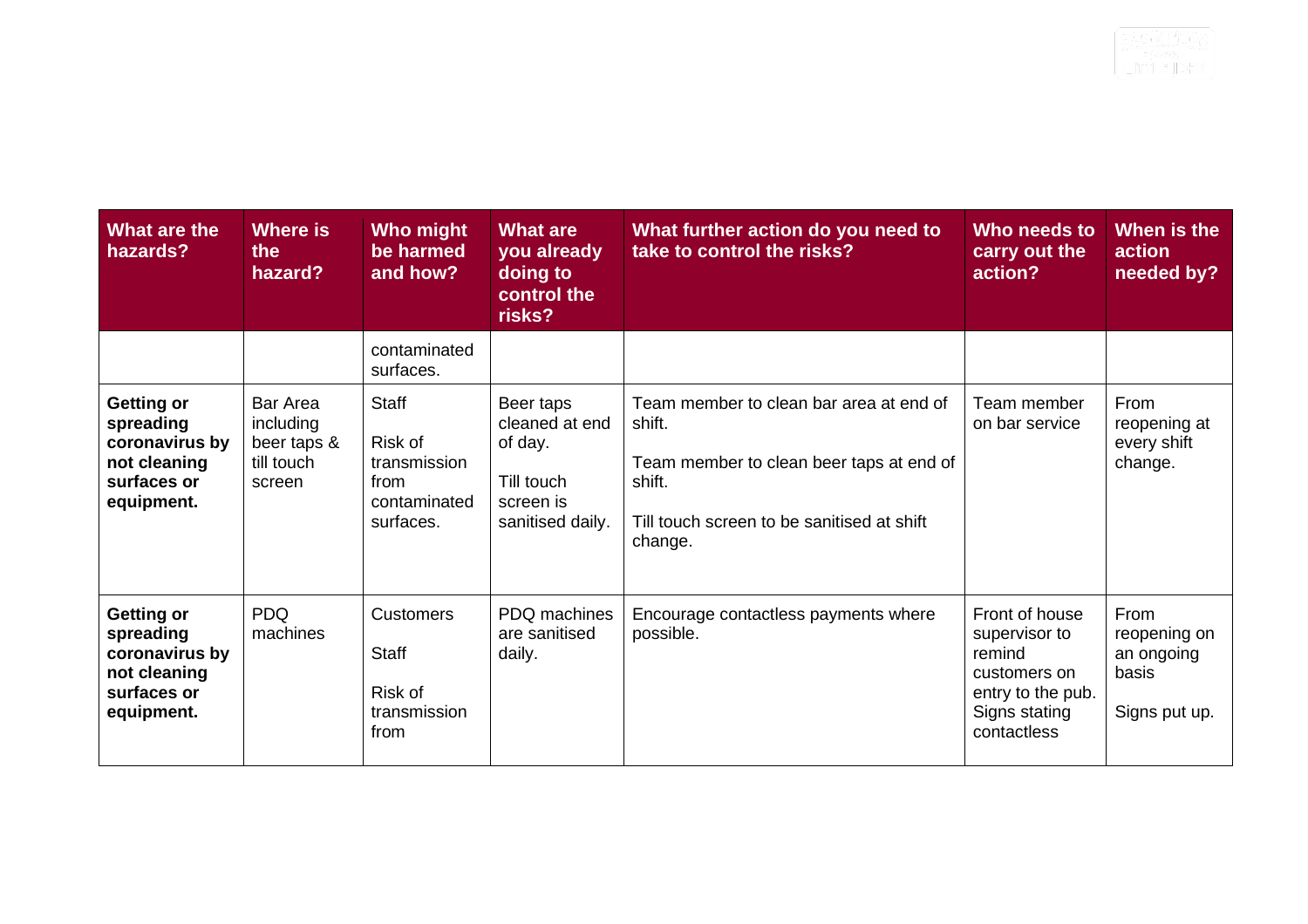| What are the<br>hazards?                                                                      | Where is<br>the<br>hazard?                | Who might<br>be harmed<br>and how?                                  | <b>What are</b><br>you already<br>doing to<br>control the<br>risks?      | What further action do you need to<br>take to control the risks?                                                                                                             | Who needs to<br>carry out the<br>action?                                                                           | When is the<br>action<br>needed by?                                                        |
|-----------------------------------------------------------------------------------------------|-------------------------------------------|---------------------------------------------------------------------|--------------------------------------------------------------------------|------------------------------------------------------------------------------------------------------------------------------------------------------------------------------|--------------------------------------------------------------------------------------------------------------------|--------------------------------------------------------------------------------------------|
|                                                                                               |                                           | contaminated<br>surfaces.                                           |                                                                          | PDQ machine to be sanitised immediately<br>after a customer has touched it (e.g. when<br>entering PIN code).<br>PDQ machine to be sanitised between<br>each staff member.    | payments<br>preferred.<br>Team member<br>taking payment<br>Team member<br>that has been<br>handling the<br>machine | From<br>reopening on<br>an ongoing<br>basis<br>From<br>reopening on<br>an ongoing<br>basis |
| <b>Getting or</b><br>spreading<br>coronavirus by<br>not cleaning<br>surfaces or<br>equipment. | Menu<br>holders and<br>menus<br>Beer mats | <b>Customers</b><br><b>Staff</b><br>Risk of<br>transmission<br>from | Menu holders<br>removed from<br>tables<br>Reusable<br>menus<br>destroyed | Single use menu to be provided to<br>customers that request details of gin, wine<br>or pie & pint.<br>Menus & other rubbish to be disposed of<br>when customer leaves table. | Front of house<br>supervisor<br>Nominated<br>team member                                                           | From<br>reopening on<br>an ongoing<br>basis                                                |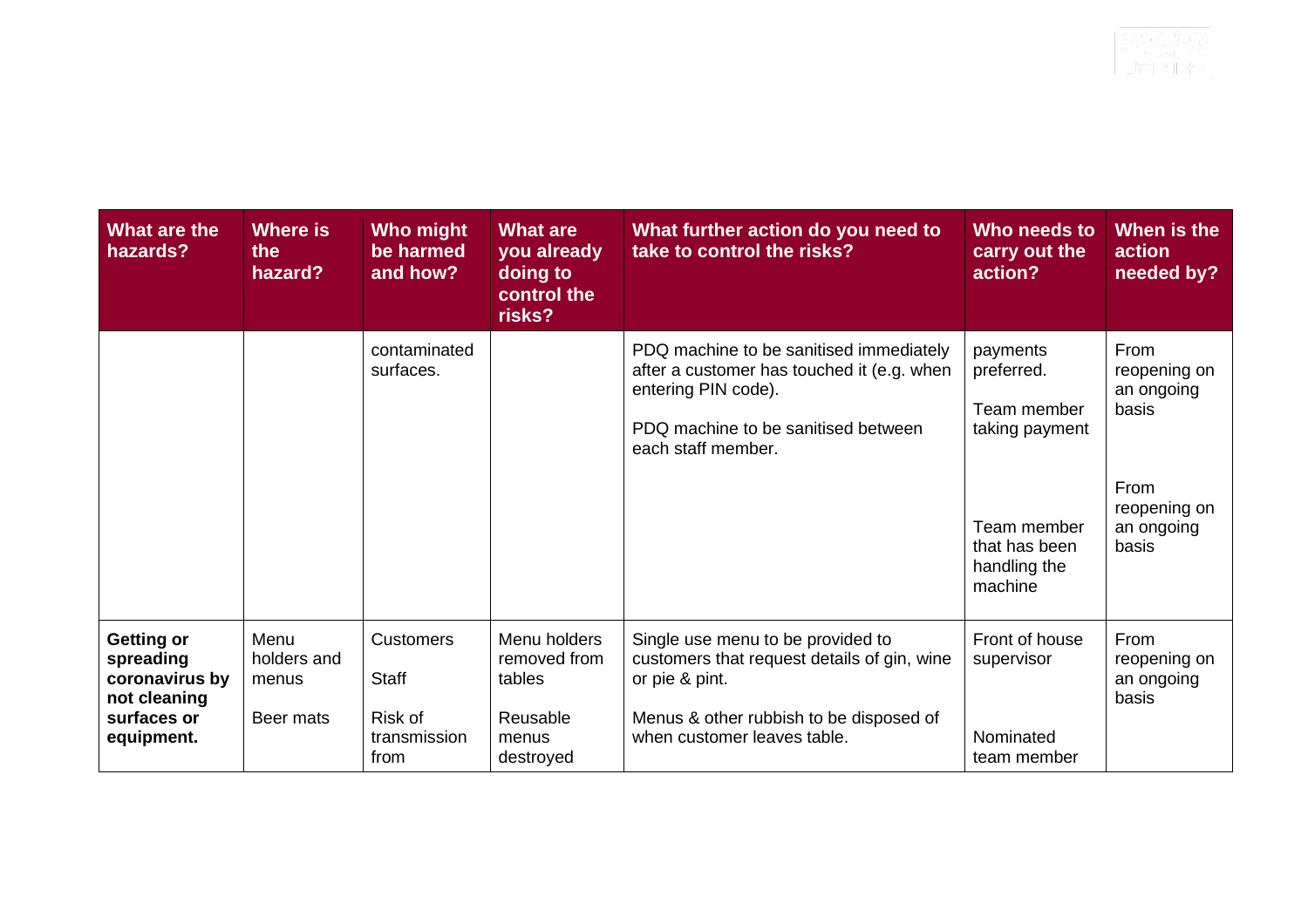| What are the<br>hazards?                                                     | Where is<br>the<br>hazard?                                                                       | Who might<br>be harmed<br>and how?                                                                            | <b>What are</b><br>you already<br>doing to<br>control the<br>risks?                                                                                      | What further action do you need to<br>take to control the risks?                          | Who needs to<br>carry out the<br>action? | When is the<br>action<br>needed by?                                      |
|------------------------------------------------------------------------------|--------------------------------------------------------------------------------------------------|---------------------------------------------------------------------------------------------------------------|----------------------------------------------------------------------------------------------------------------------------------------------------------|-------------------------------------------------------------------------------------------|------------------------------------------|--------------------------------------------------------------------------|
|                                                                              |                                                                                                  | contaminated<br>surfaces                                                                                      | Single use<br>menus are<br>used for gin<br>and wine<br>Beer mats are<br>not being used.                                                                  |                                                                                           |                                          | From<br>reopening on<br>an ongoing<br>basis                              |
| Poor<br>ventilation<br>leading to the<br>risk of<br>coronavirus<br>spreading | Internal<br>areas of the<br>$pub - snug,$<br>main bar,<br>back bar and<br>corridor to<br>toilets | <b>Customers</b><br><b>Staff</b><br>Delivery<br><b>Drivers</b><br>By breathing<br>-in<br>contaminated<br>air. | Where<br>possible<br>leaving<br>external doors<br>(other than fire<br>doors) open<br>subject to<br>weather<br>restrictions.<br>Opening<br>windows in the | Regular patrol of the pub to ensure that<br>doors and windows are open where<br>possible. | Nominated<br>team member                 | From<br>reopening to<br>be checked<br>hourly during<br>opening<br>hours. |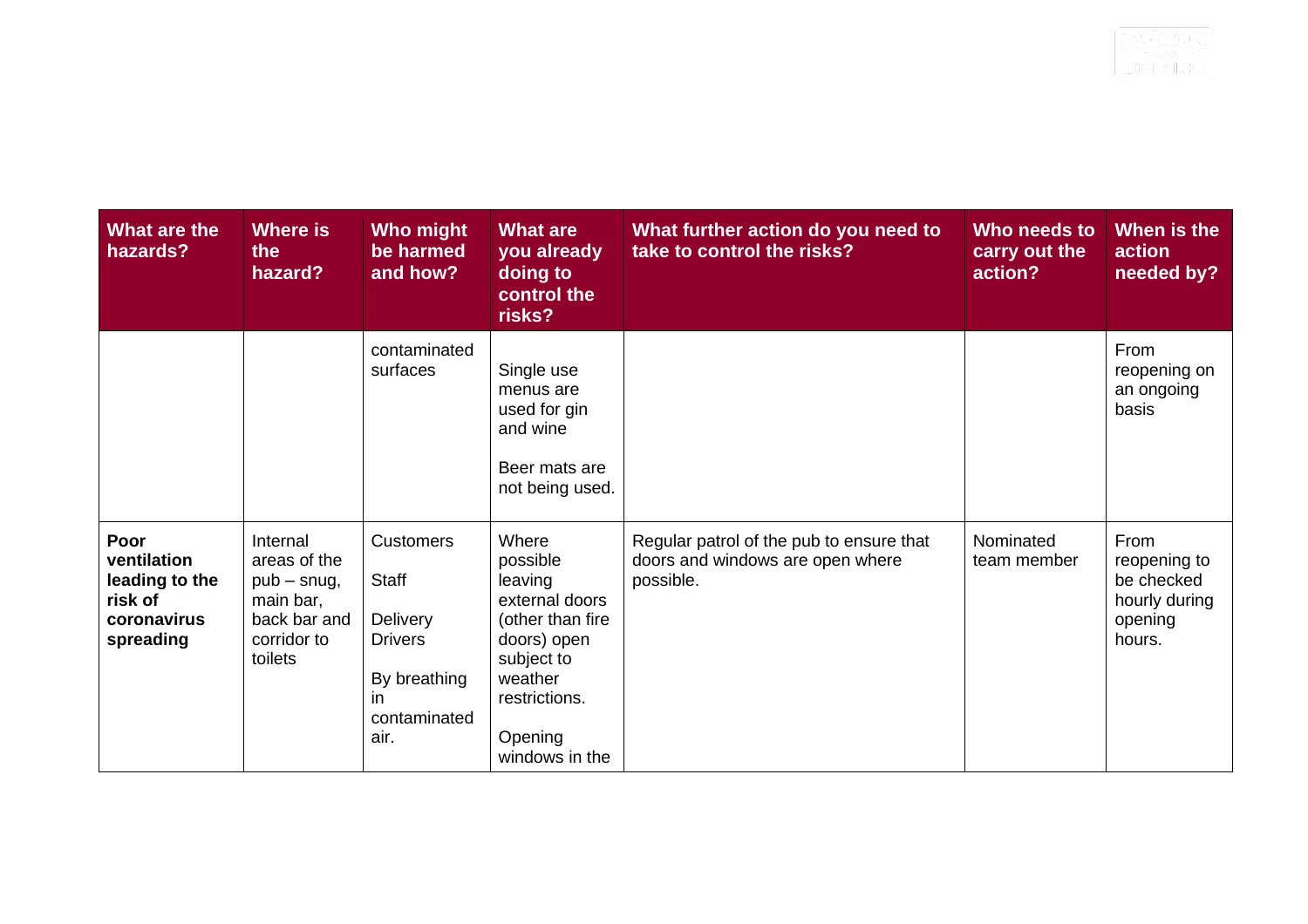| What are the<br>hazards?                                                                                      | Where is<br>the<br>hazard? | Who might<br>be harmed<br>and how?               | <b>What are</b><br>you already<br>doing to<br>control the<br>risks?                                                                                                             | What further action do you need to<br>take to control the risks?                                                                                                                           | Who needs to<br>carry out the<br>action?         | When is the<br>action<br>needed by?                                  |
|---------------------------------------------------------------------------------------------------------------|----------------------------|--------------------------------------------------|---------------------------------------------------------------------------------------------------------------------------------------------------------------------------------|--------------------------------------------------------------------------------------------------------------------------------------------------------------------------------------------|--------------------------------------------------|----------------------------------------------------------------------|
|                                                                                                               |                            |                                                  | snug, main bar<br>and back bar<br>subject to<br>weather<br>restrictions<br>Premises<br>Licence<br>amended so<br>windows and<br>doors can be<br>left open later<br>than 9.30 pm. |                                                                                                                                                                                            |                                                  |                                                                      |
| <b>Getting or</b><br>spreading<br>coronavirus by<br>not washing<br>hands or not<br>washing them<br>adequately | Throughout<br>the pub      | <b>Customers</b><br>Staff<br>Delivery<br>drivers | Hand washing<br>facilities are<br>available in the<br>toilets and<br>behind the bar.                                                                                            | Request that customers sanitise their<br>hands on entry to the pub.<br>All staff to wash their hands prior to<br>starting their shift and at least every 20<br>minutes during their shift. | Front of house<br>supervisor<br>Shift supervisor | From<br>reopening on<br>an ongoing<br>basis<br>From<br>reopening, at |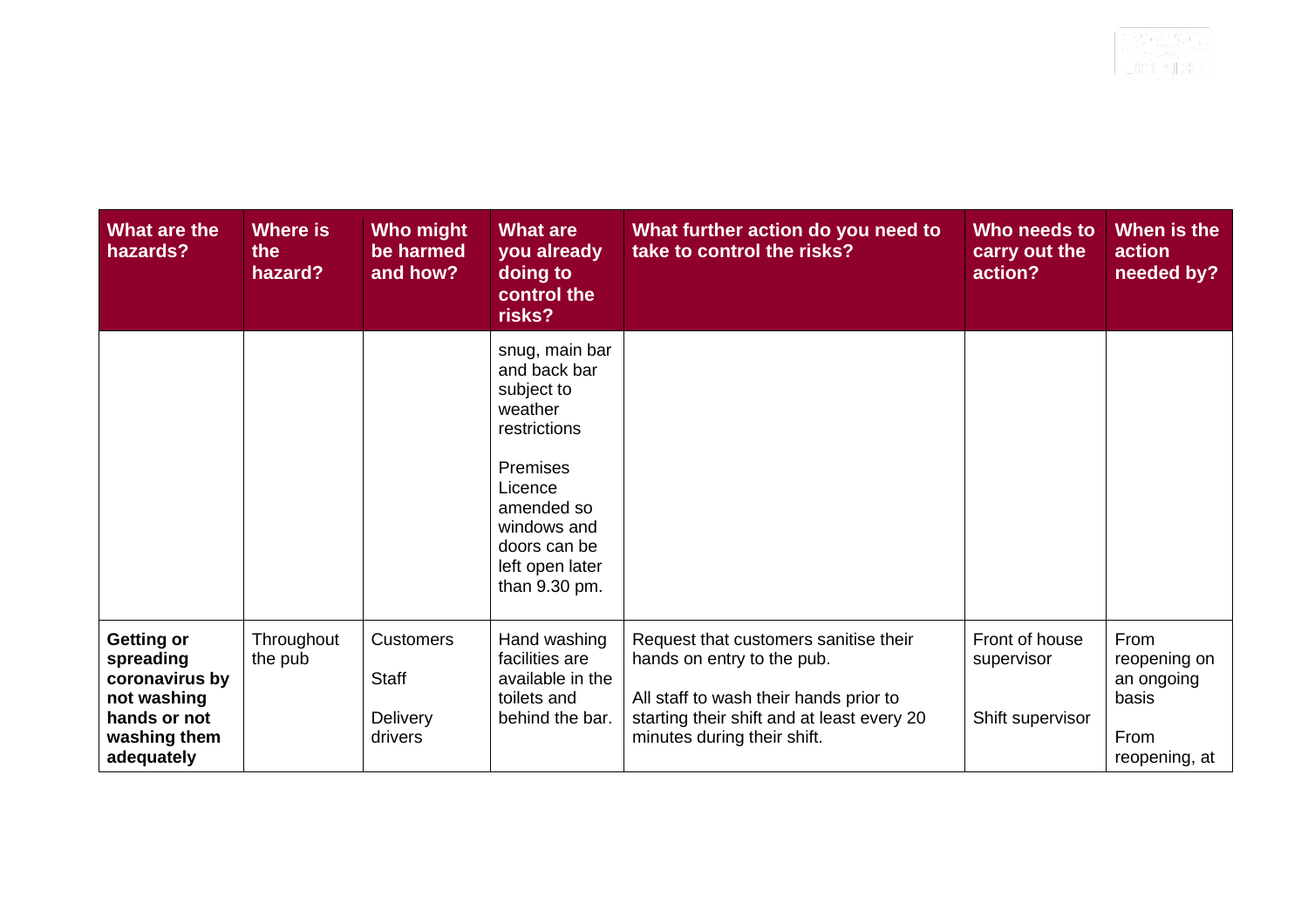| What are the<br>hazards? | Where is<br>the<br>hazard? | Who might<br>be harmed<br>and how?                                 | <b>What are</b><br>you already<br>doing to<br>control the<br>risks?                                                                                                                                                                                                                                                                 | What further action do you need to<br>take to control the risks? | Who needs to<br>carry out the<br>action? | When is the<br>action<br>needed by?                                                |
|--------------------------|----------------------------|--------------------------------------------------------------------|-------------------------------------------------------------------------------------------------------------------------------------------------------------------------------------------------------------------------------------------------------------------------------------------------------------------------------------|------------------------------------------------------------------|------------------------------------------|------------------------------------------------------------------------------------|
|                          |                            | Risk of<br>transmitting<br>virus to<br>surfaces &<br>other people. | Guidance to<br>hand washing<br>put up in<br>Ladies & Gents<br>toilets and near<br>the staff sink<br>behind the bar.<br>Hand sanitiser<br>is available in<br>the toilets and<br>behind the bar.<br>Hand<br>Sanitisers are<br>installed at<br>front door, rear<br>door and in<br>rear lobby with<br>guidance signs<br>to using these. |                                                                  |                                          | the start of<br>every shift<br>and every 20<br>minutes<br>throughout<br>the shift. |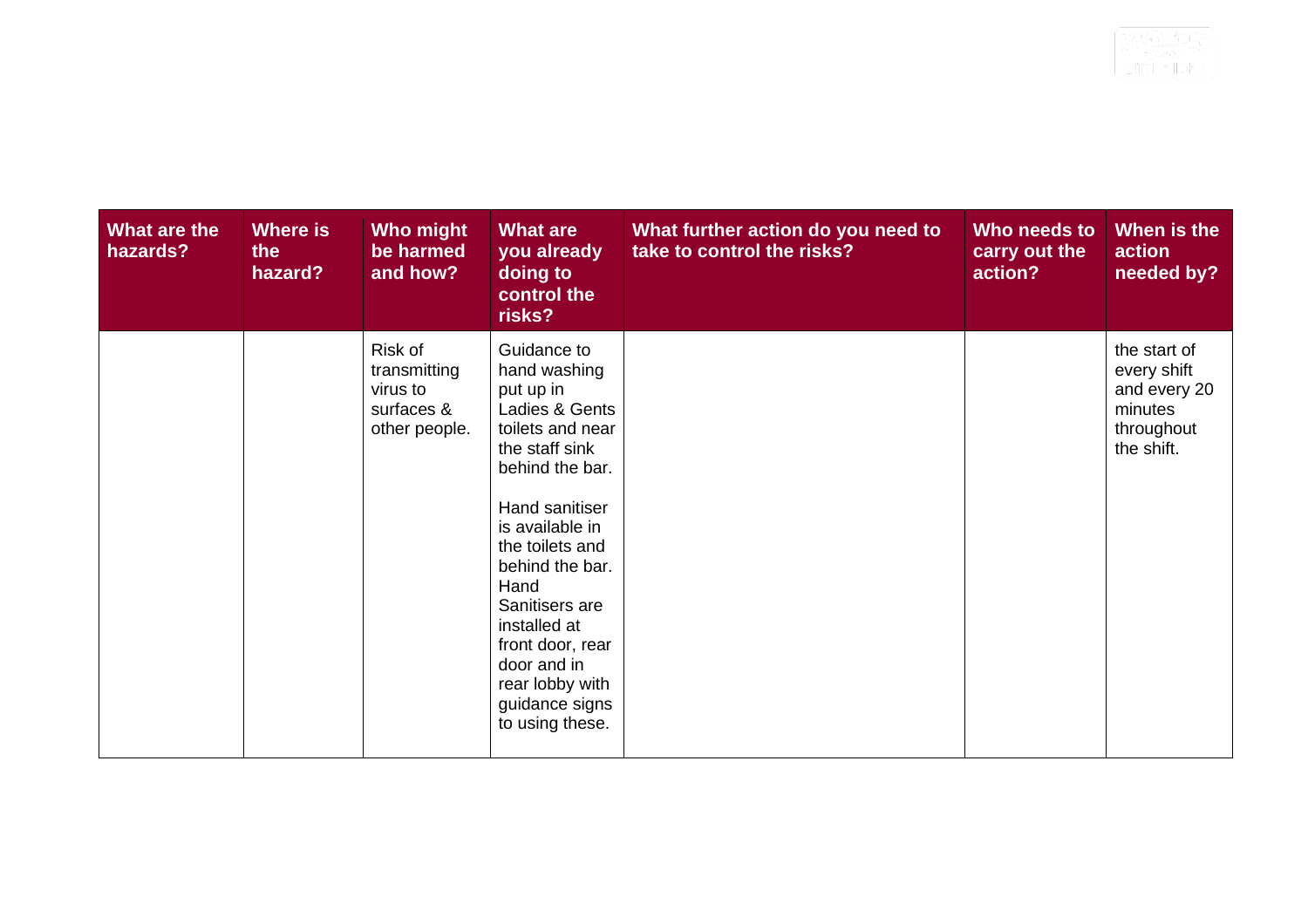| What are the<br>hazards?                         | <b>Where is</b><br>the<br>hazard? | Who might<br>be harmed<br>and how? | <b>What are</b><br>you already<br>doing to<br>control the<br>risks?                                                                                                                                                                                                | What further action do you need to<br>take to control the risks?                                                               | Who needs to<br>carry out the<br>action? | When is the<br>action<br>needed by? |
|--------------------------------------------------|-----------------------------------|------------------------------------|--------------------------------------------------------------------------------------------------------------------------------------------------------------------------------------------------------------------------------------------------------------------|--------------------------------------------------------------------------------------------------------------------------------|------------------------------------------|-------------------------------------|
|                                                  |                                   |                                    | Large standing<br>sign installed<br>near front<br>entrance<br>reminding<br>everyone to<br>regularly wash<br>their hands.<br>A further soap<br>dispenser and<br>disposable<br>towel<br>dispenser has<br>been installed<br>at the sink in<br>the glass wash<br>area. |                                                                                                                                |                                          |                                     |
| <b>Getting or</b><br>spreading<br>coronavirus in | Entrance /<br>exit                | <b>Customers</b><br>Staff          | Front door to<br>the pub has<br>been                                                                                                                                                                                                                               | Back bar doorway will need to be used as<br>entry for anyone with physical impairment<br>so this will be supervised by a staff | Front of house<br>supervisor             | From<br>reopening on                |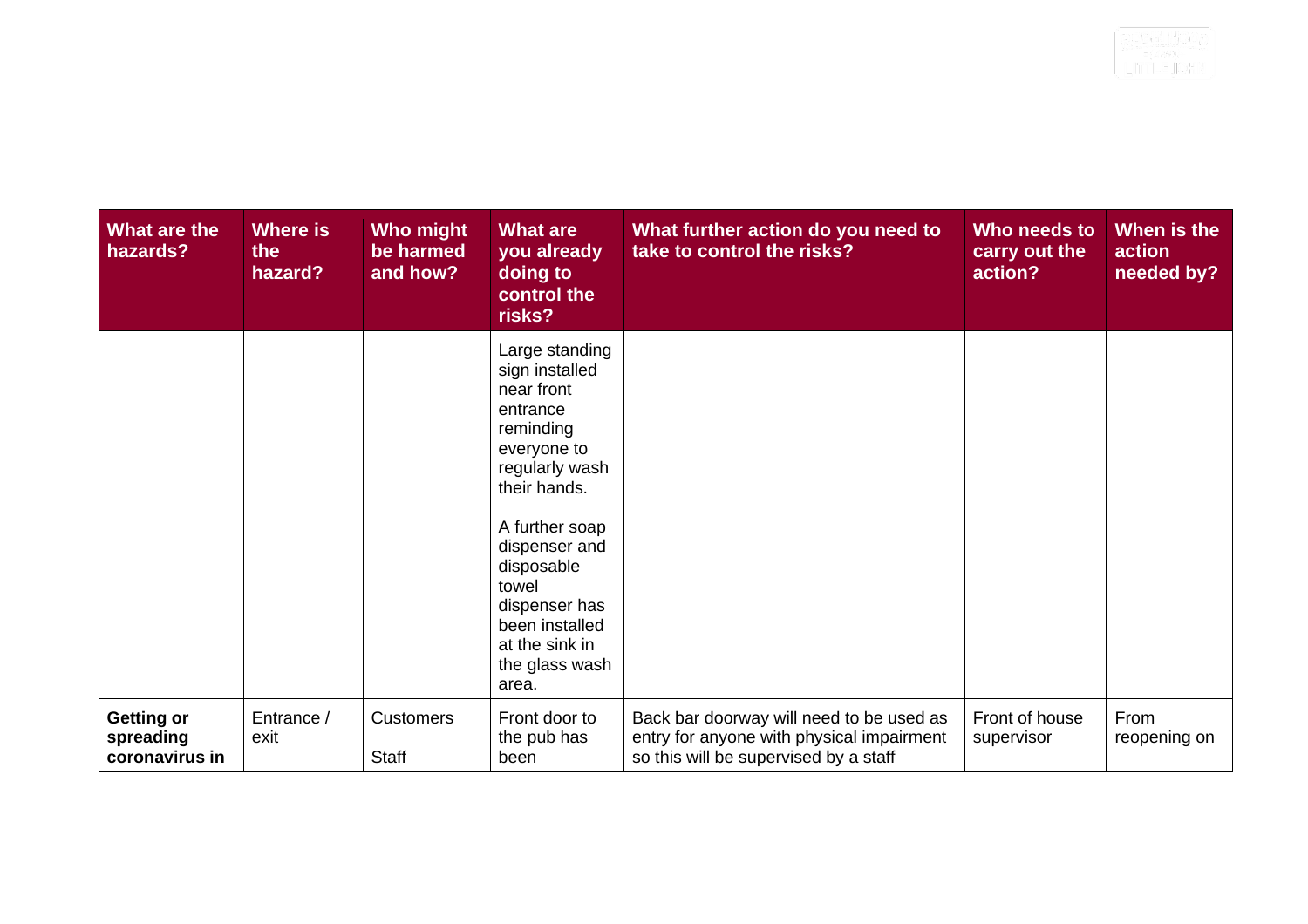| What are the<br>hazards?                                                         | Where is<br>the<br>hazard?                                             | Who might<br>be harmed<br>and how?                                                                               | <b>What are</b><br>you already<br>doing to<br>control the<br>risks?                                                                                                                    | What further action do you need to<br>take to control the risks? | Who needs to<br>carry out the<br>action? | When is the<br>action<br>needed by?         |
|----------------------------------------------------------------------------------|------------------------------------------------------------------------|------------------------------------------------------------------------------------------------------------------|----------------------------------------------------------------------------------------------------------------------------------------------------------------------------------------|------------------------------------------------------------------|------------------------------------------|---------------------------------------------|
| common use<br>high traffic<br>areas                                              | doorways to<br>the pub                                                 | Single<br>doorways do<br>not allow for<br>adequate<br>social<br>distancing<br>increasing<br>transmission<br>risk | designated as<br>entry only with<br>the back bar<br>door to be<br>used as the<br>exit.<br>Signage is in<br>place so<br>customers &<br>staff are aware<br>of entry / exit to<br>the pub | member to ensure that is safe for<br>customer to enter.          |                                          | an ongoing<br>basis                         |
| Getting or<br>spreading<br>coronavirus in<br>common use<br>high traffic<br>areas | Cellar<br>access /<br>access to<br>snug / front<br>door to bar<br>area | <b>Customers</b><br><b>Staff</b>                                                                                 | Partition that<br>was partially<br>blocking the<br>walkway has<br>been removed<br>and the                                                                                              | Customers advised of access restrictions<br>on entry             | Front of house<br>supervisor             | From<br>reopening on<br>an ongoing<br>basis |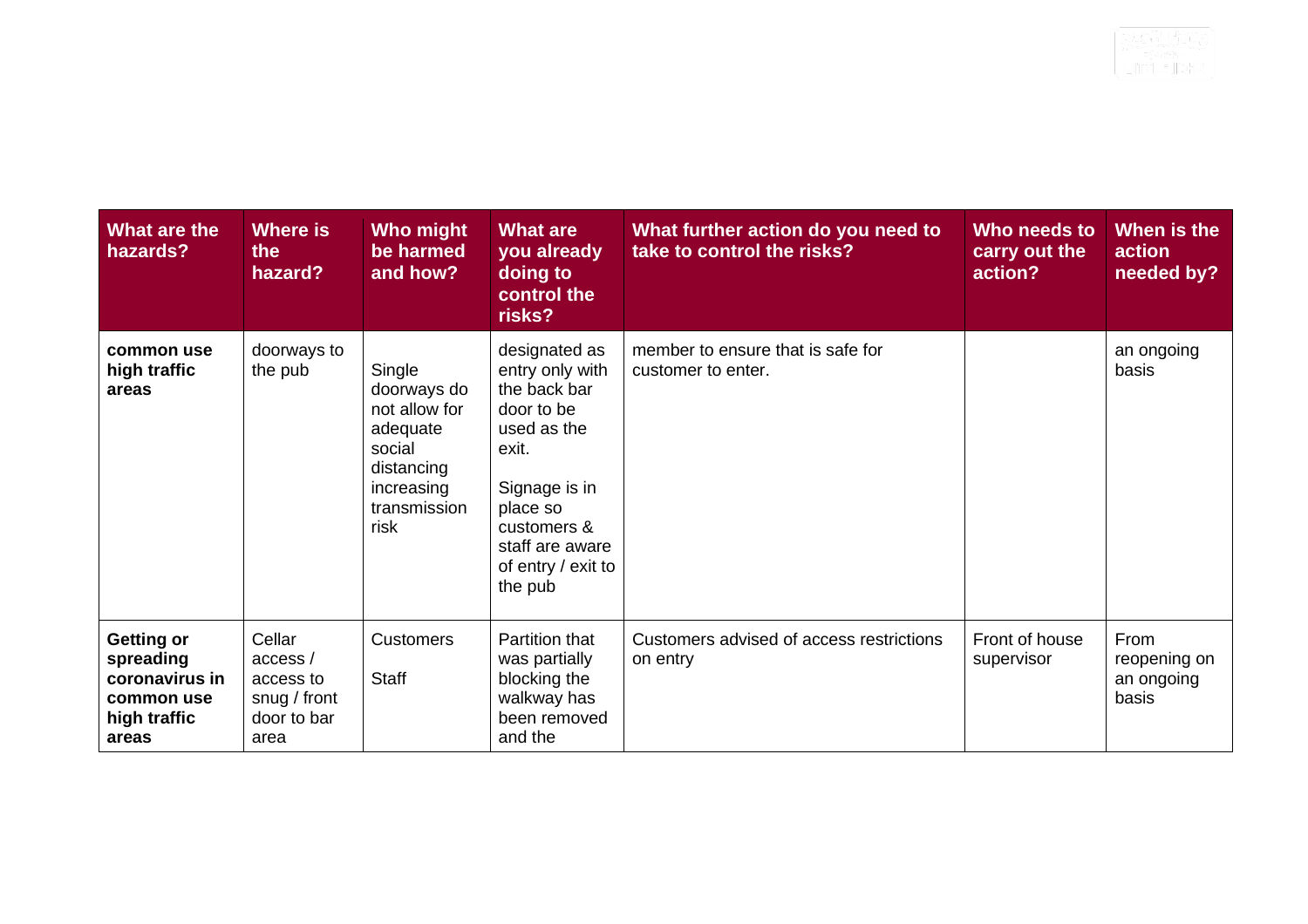| What are the<br>hazards?       | Where is<br>the<br>hazard? | Who might<br>be harmed<br>and how?                                                                                                               | <b>What are</b><br>you already<br>doing to<br>control the<br>risks?                                                                                                                                                                                                      | What further action do you need to<br>take to control the risks? | Who needs to<br>carry out the<br>action? | When is the<br>action<br>needed by? |
|--------------------------------|----------------------------|--------------------------------------------------------------------------------------------------------------------------------------------------|--------------------------------------------------------------------------------------------------------------------------------------------------------------------------------------------------------------------------------------------------------------------------|------------------------------------------------------------------|------------------------------------------|-------------------------------------|
|                                |                            | Pinch point<br>with three<br>doorways plus<br>a narrow<br>walkway could<br>prevent social<br>distancing<br>increasing risk<br>of<br>transmission | flooring<br>repaired.<br>The walk way<br>has been<br>divided into<br>two lanes, LHS<br>leading from<br>front door way<br>to bar area &<br><b>RHS leading</b><br>from bar area<br>to cellar<br>access / snug<br>with floor<br>arrows to<br>indicate which<br>side to walk |                                                                  |                                          |                                     |
| <b>Getting or</b><br>spreading | Main bar<br>service area   | <b>Customers</b>                                                                                                                                 | Walk way in<br>front of bar to                                                                                                                                                                                                                                           | Customers to be seated at tables only.                           | Front of house<br>supervisor             | From<br>reopening on                |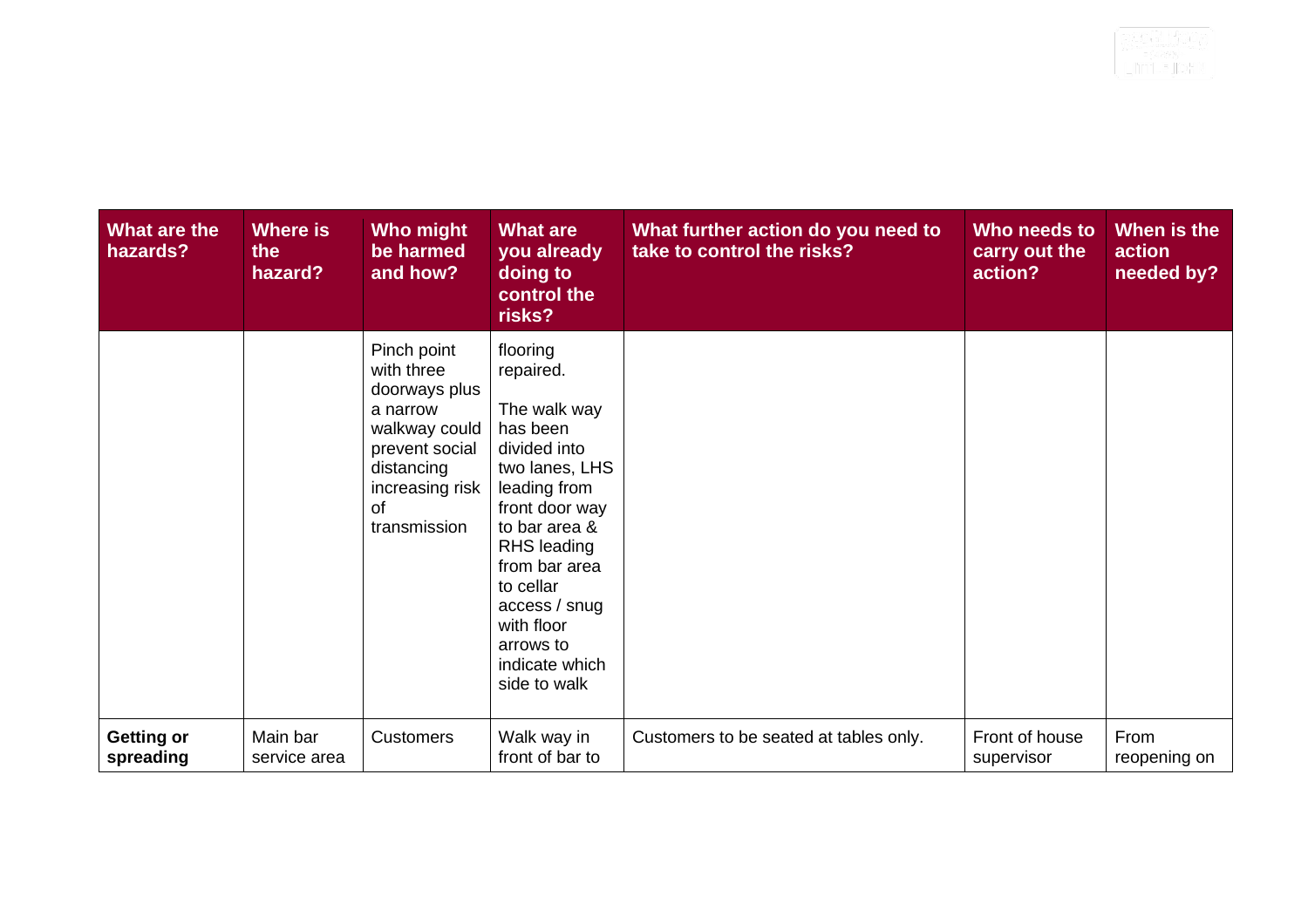| What are the<br>hazards?                              | Where is<br>the<br>hazard? | Who might<br>be harmed<br>and how?                                                                                                                                                                                                                                          | <b>What are</b><br>you already<br>doing to<br>control the<br>risks?                                                                                                                                                                                                                                        | What further action do you need to<br>take to control the risks?                                                                                                                                  | Who needs to<br>carry out the<br>action? | When is the<br>action<br>needed by? |
|-------------------------------------------------------|----------------------------|-----------------------------------------------------------------------------------------------------------------------------------------------------------------------------------------------------------------------------------------------------------------------------|------------------------------------------------------------------------------------------------------------------------------------------------------------------------------------------------------------------------------------------------------------------------------------------------------------|---------------------------------------------------------------------------------------------------------------------------------------------------------------------------------------------------|------------------------------------------|-------------------------------------|
| coronavirus in<br>common use<br>high traffic<br>areas |                            | <b>Staff</b><br>Narrow walk<br>way front of<br>bar to rear<br>courtyard<br>could prevent<br>social<br>distancing<br>increasing risk<br>of<br>transmission<br>People sitting<br>at the bar<br>could prevent<br>social<br>distancing<br>increasing risk<br>0f<br>transmission | rear courtyard<br>has been<br>divided into<br>two lanes $-$<br>LHS leading to<br>rear courtyard,<br>RHS towards<br>cellar access /<br>snug.<br>Floor arrows<br>indicate which<br>side to walk.<br>Stools have<br>been removed<br>from the bar.<br>Perspex<br>screens have<br>been installed<br>on the bar. | Table service only will be provided for both<br>inside and outside the pub at all times.<br>Customers to be advised of table service<br>only on entry and to be asked not to<br>approach the bar. |                                          | an ongoing<br>basis                 |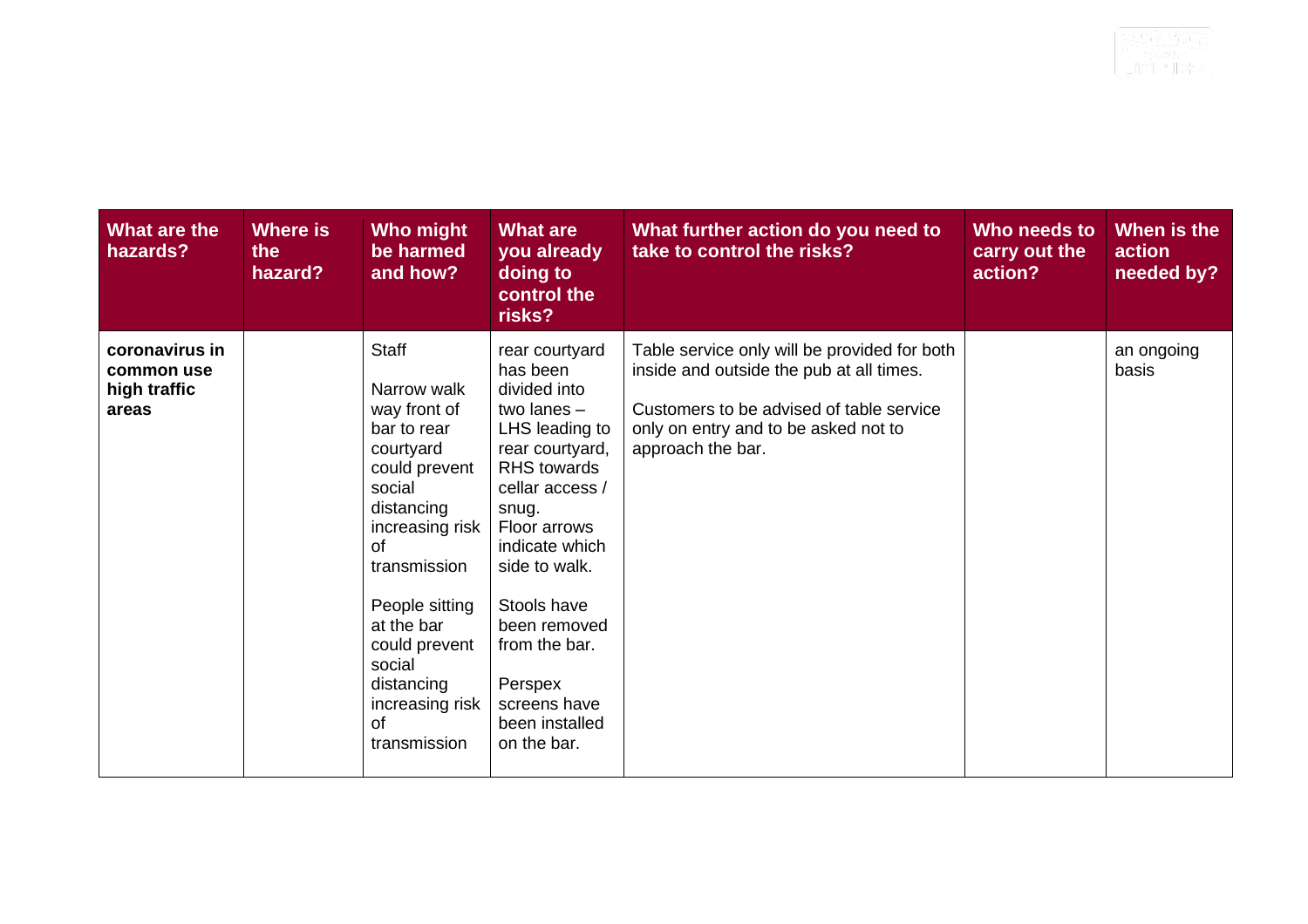| What are the<br>hazards?                         | Where is<br>the<br>hazard?          | Who might<br>be harmed<br>and how?                                                                                                                                                                                                         | <b>What are</b><br>you already<br>doing to<br>control the<br>risks? | What further action do you need to<br>take to control the risks? | Who needs to<br>carry out the<br>action? | When is the<br>action<br>needed by? |
|--------------------------------------------------|-------------------------------------|--------------------------------------------------------------------------------------------------------------------------------------------------------------------------------------------------------------------------------------------|---------------------------------------------------------------------|------------------------------------------------------------------|------------------------------------------|-------------------------------------|
|                                                  |                                     | Queues for<br>service could<br>cause<br>crowding<br>increasing risk<br>of<br>transmission<br>Bar less than<br>1 metre so<br>customers<br>passing close<br>to this could<br>increase risk<br>0f<br>transmission<br>to bar service<br>staff. |                                                                     |                                                                  |                                          |                                     |
| <b>Getting or</b><br>spreading<br>coronavirus in | Side bar<br>area / rear<br>bar area | <b>Customers</b><br><b>Staff</b>                                                                                                                                                                                                           | Stools have<br>been removed<br>from the bar.                        | Customers to be seated at tables only.                           | Front of house<br>supervisor             | From<br>reopening on                |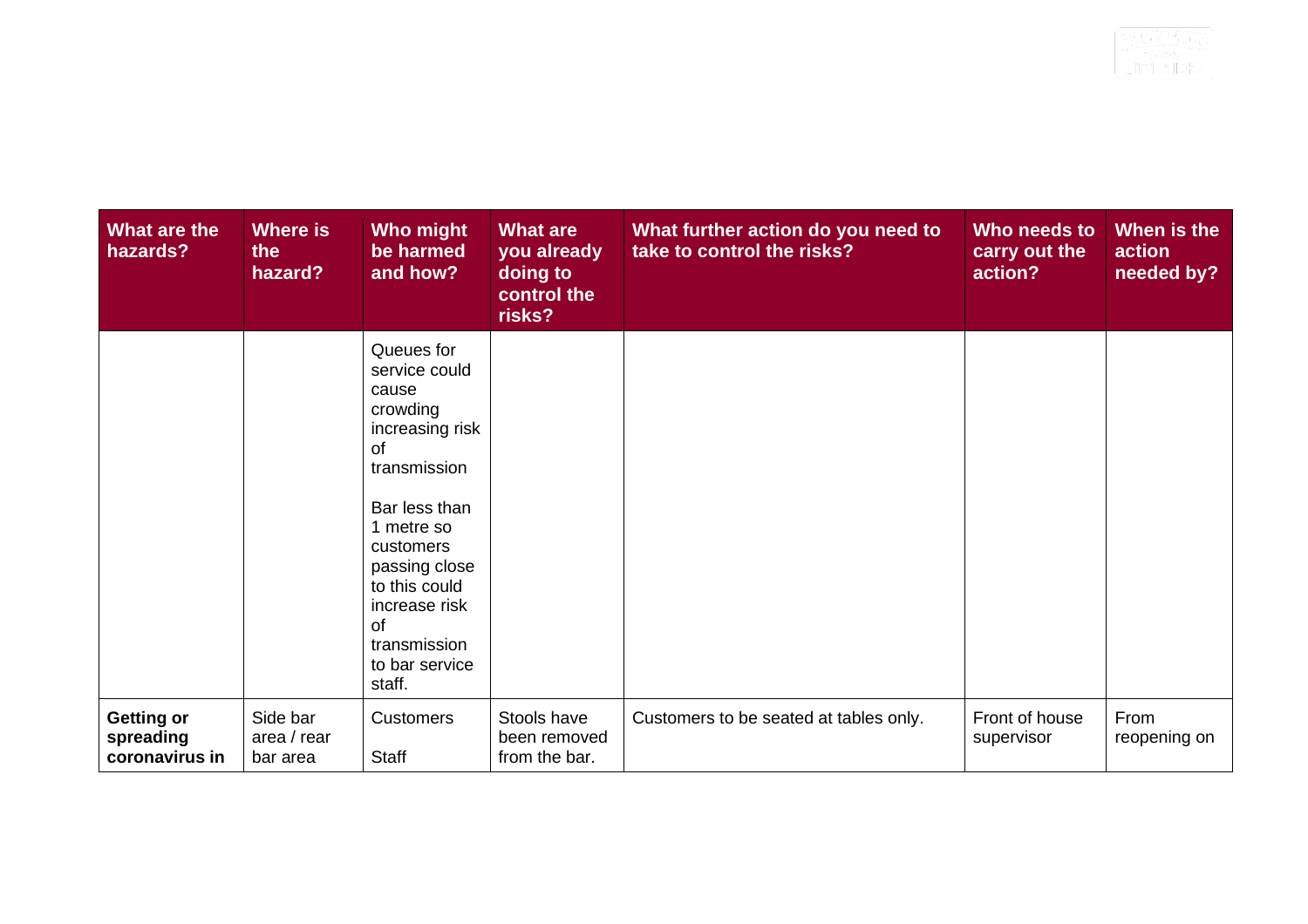| What are the<br>hazards?            | <b>Where is</b><br>the<br>hazard? | Who might<br>be harmed<br>and how?                                                                                                                                                                                                                                       | <b>What are</b><br>you already<br>doing to<br>control the<br>risks? | What further action do you need to<br>take to control the risks?                                                                                                                                             | Who needs to<br>carry out the<br>action? | When is the<br>action<br>needed by?                                |
|-------------------------------------|-----------------------------------|--------------------------------------------------------------------------------------------------------------------------------------------------------------------------------------------------------------------------------------------------------------------------|---------------------------------------------------------------------|--------------------------------------------------------------------------------------------------------------------------------------------------------------------------------------------------------------|------------------------------------------|--------------------------------------------------------------------|
| common use<br>high traffic<br>areas |                                   | People sitting<br>at the bar<br>could prevent<br>social<br>distancing<br>increasing risk<br>of<br>transmission<br>Queues for<br>service could<br>cause<br>crowding<br>increasing risk<br>of<br>transmission<br>Bar less than<br>1 metre so<br>customers<br>passing close | Perspex<br>screens are<br>installed on the<br>bar.                  | Table service will be provided for both<br>inside and outside the pub in all areas at<br>all times.<br>Customers to be advised of table service<br>only on entry and to be asked not to<br>approach the bar. | All team<br>members                      | an ongoing<br>basis<br>From<br>reopening on<br>an ongoing<br>basis |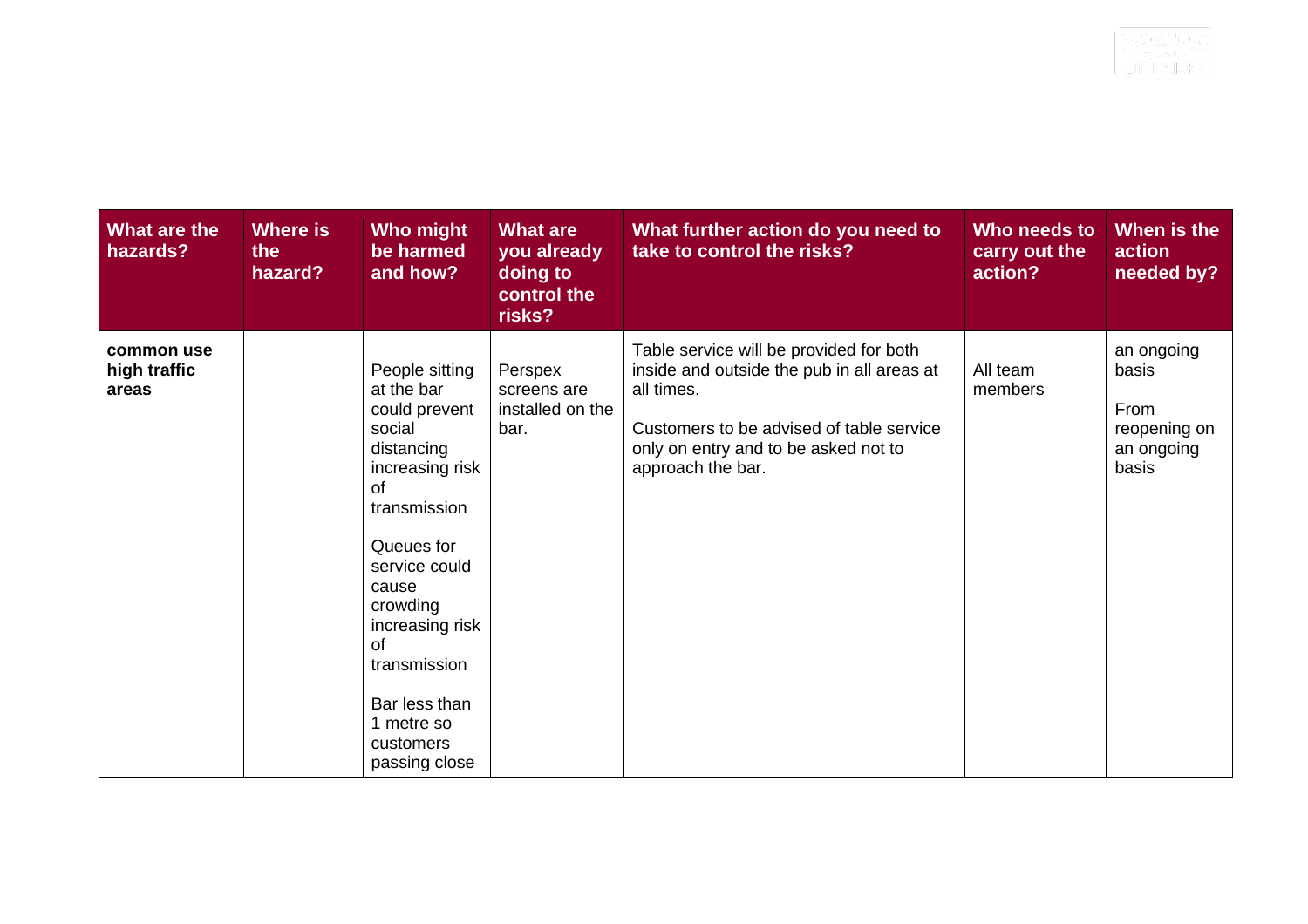| What are the<br>hazards?                                                                | Where is<br>the<br>hazard?        | Who might<br>be harmed<br>and how?                                                                                                                                                   | <b>What are</b><br>you already<br>doing to<br>control the<br>risks?                                                             | What further action do you need to<br>take to control the risks?                                     | Who needs to<br>carry out the<br>action?   | When is the<br>action<br>needed by?         |
|-----------------------------------------------------------------------------------------|-----------------------------------|--------------------------------------------------------------------------------------------------------------------------------------------------------------------------------------|---------------------------------------------------------------------------------------------------------------------------------|------------------------------------------------------------------------------------------------------|--------------------------------------------|---------------------------------------------|
|                                                                                         |                                   | to this could<br>increase risk<br>of<br>transmission<br>to bar service<br>staff.                                                                                                     |                                                                                                                                 |                                                                                                      |                                            |                                             |
| <b>Getting or</b><br>spreading<br>coronavirus in<br>common use<br>high traffic<br>areas | Rear Lobby /<br>Rear<br>Courtyard | <b>Customers</b><br>Staff<br>Pinch point<br>with three<br>doorways and<br>access to<br>toilets could<br>prevent social<br>distancing<br>increasing risk<br><b>of</b><br>transmission | Rear courtyard<br>is now non-<br>smoking to<br>reduce the flow<br>of people<br>through the<br>rear lobby and<br>rear courtyard. | Double doors to rear lobby and rear<br>courtyard both to be opened subject to<br>weather conditions. | Lisa / Graham /<br><b>Shift Supervisor</b> | From<br>reopening on<br>an ongoing<br>basis |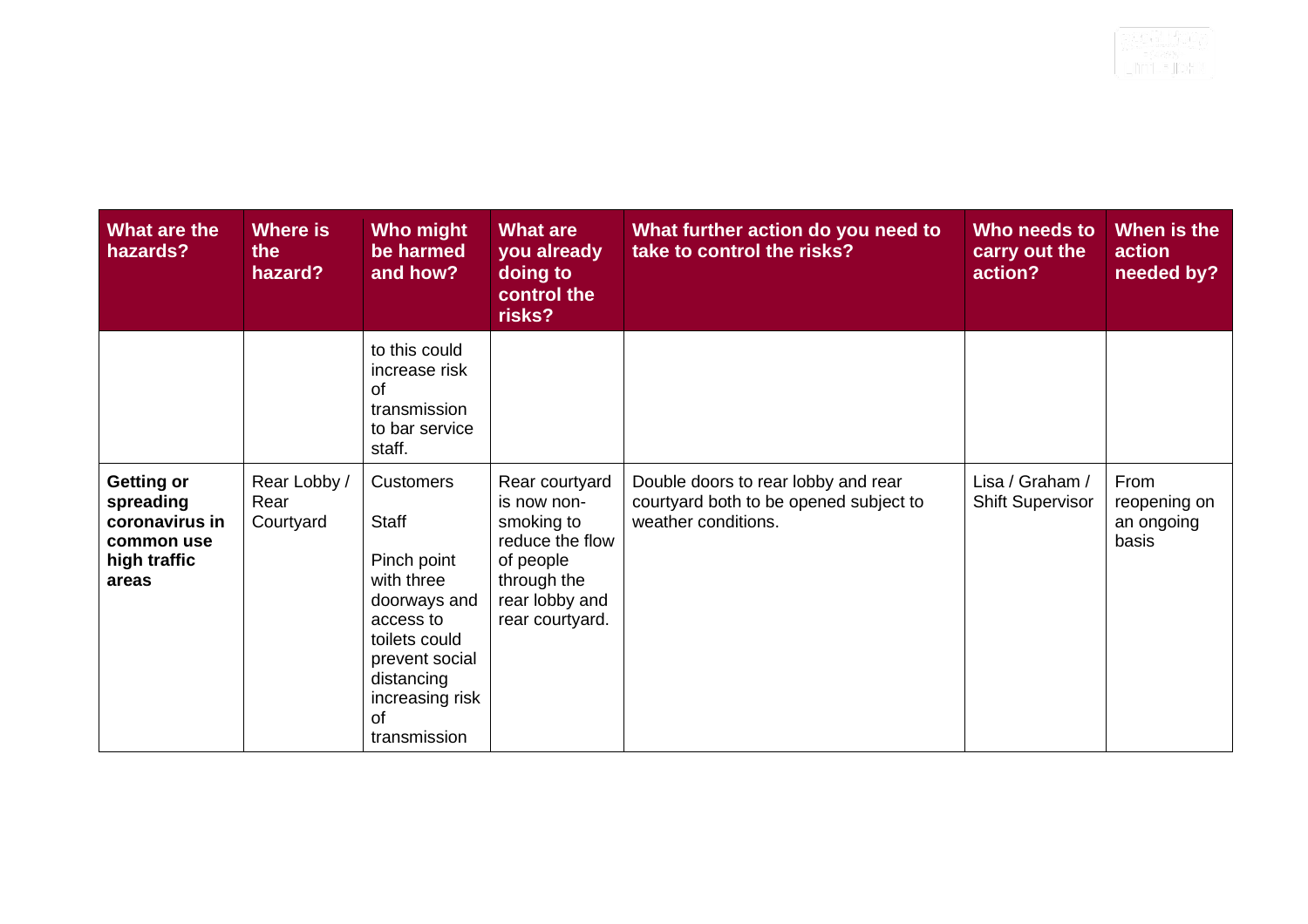| What are the<br>hazards?                                                                | Where is<br>the<br>hazard?      | Who might<br>be harmed<br>and how?                                                                                                                                                                                                       | <b>What are</b><br>you already<br>doing to<br>control the<br>risks?                                                                                                                                                                                                                                | What further action do you need to<br>take to control the risks?   | Who needs to<br>carry out the<br>action? | When is the<br>action<br>needed by?         |
|-----------------------------------------------------------------------------------------|---------------------------------|------------------------------------------------------------------------------------------------------------------------------------------------------------------------------------------------------------------------------------------|----------------------------------------------------------------------------------------------------------------------------------------------------------------------------------------------------------------------------------------------------------------------------------------------------|--------------------------------------------------------------------|------------------------------------------|---------------------------------------------|
| <b>Getting or</b><br>spreading<br>coronavirus in<br>common use<br>high traffic<br>areas | Corridor to<br>toilet / toilets | <b>Customers</b><br><b>Staff</b><br><b>Delivery</b><br><b>Drivers</b><br><b>Narrow</b><br>corridor and<br>small space<br>within the<br>toilets<br>prevents<br>adequate<br>social<br>distancing<br>increasing risk<br>of<br>transmission. | Toilets are<br>operating on a<br>one in one out<br>basis.<br>Sliders are on<br>the main toilet<br>door to gents &<br>ladies showing<br>whether in use<br>or free.<br>Signage in<br>place in rear<br>lobby /<br>entrance to<br>toilet corridor /<br>on toilet doors<br>explaining<br>toilet access. | Toilet access to be explained to customers<br>on entry to the pub. | Front of house<br>supervisor.            | From<br>reopening on<br>an ongoing<br>basis |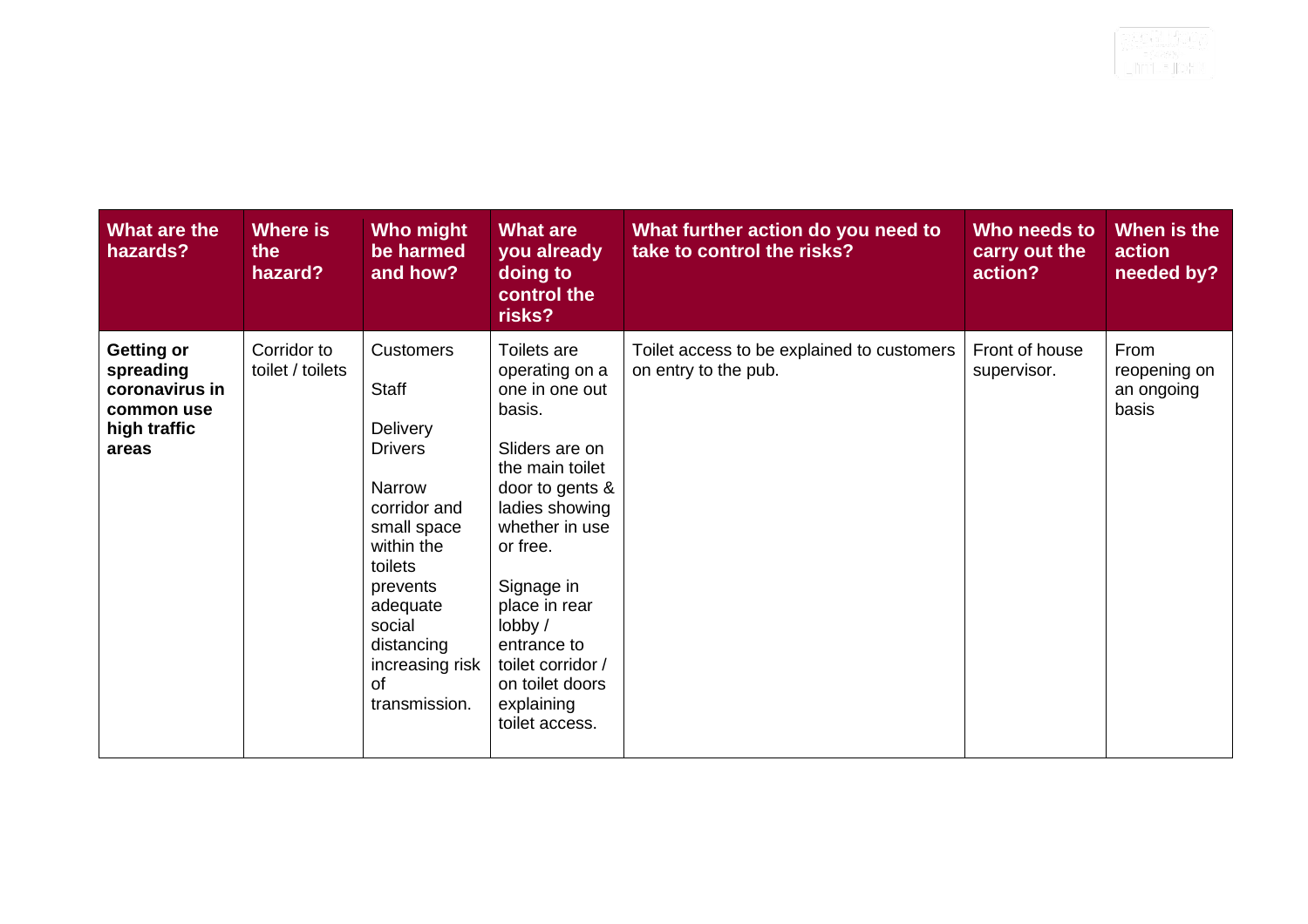| What are the<br>hazards?                                                | Where is<br>the<br>hazard? | Who might<br>be harmed<br>and how?                                                                                                     | <b>What are</b><br>you already<br>doing to<br>control the<br>risks?                                                       | What further action do you need to<br>take to control the risks?                                                                                                                                                                                       | Who needs to<br>carry out the<br>action?                 | When is the<br>action<br>needed by?                                                        |
|-------------------------------------------------------------------------|----------------------------|----------------------------------------------------------------------------------------------------------------------------------------|---------------------------------------------------------------------------------------------------------------------------|--------------------------------------------------------------------------------------------------------------------------------------------------------------------------------------------------------------------------------------------------------|----------------------------------------------------------|--------------------------------------------------------------------------------------------|
|                                                                         |                            |                                                                                                                                        | Feet signage is<br>in place near<br>ladies and<br>gents to<br>indicate where<br>one person<br>can wait for the<br>toilet. |                                                                                                                                                                                                                                                        |                                                          |                                                                                            |
| <b>Contracting or</b><br>spreading<br>coronavirus via<br>used glassware | Throughout<br>the pub      | <b>Customers</b><br><b>Staff</b><br>Risk of<br>transmission<br>from<br>glassware<br>used by<br>someone<br>infected with<br>coronavirus | Glassware is<br>machine<br>washed at a<br>minimum<br>temperature of<br>65C                                                | Customers to be encouraged to leave<br>glassware on table rather than returning it<br>to the bar area.<br>Team member collecting glassware will be<br>able to wear disposable vinyl gloves or will<br>required to wash their hands more<br>frequently. | Front of house<br>supervisor<br>Nominated<br>team member | From<br>reopening on<br>an ongoing<br>basis<br>From<br>reopening on<br>an ongoing<br>basis |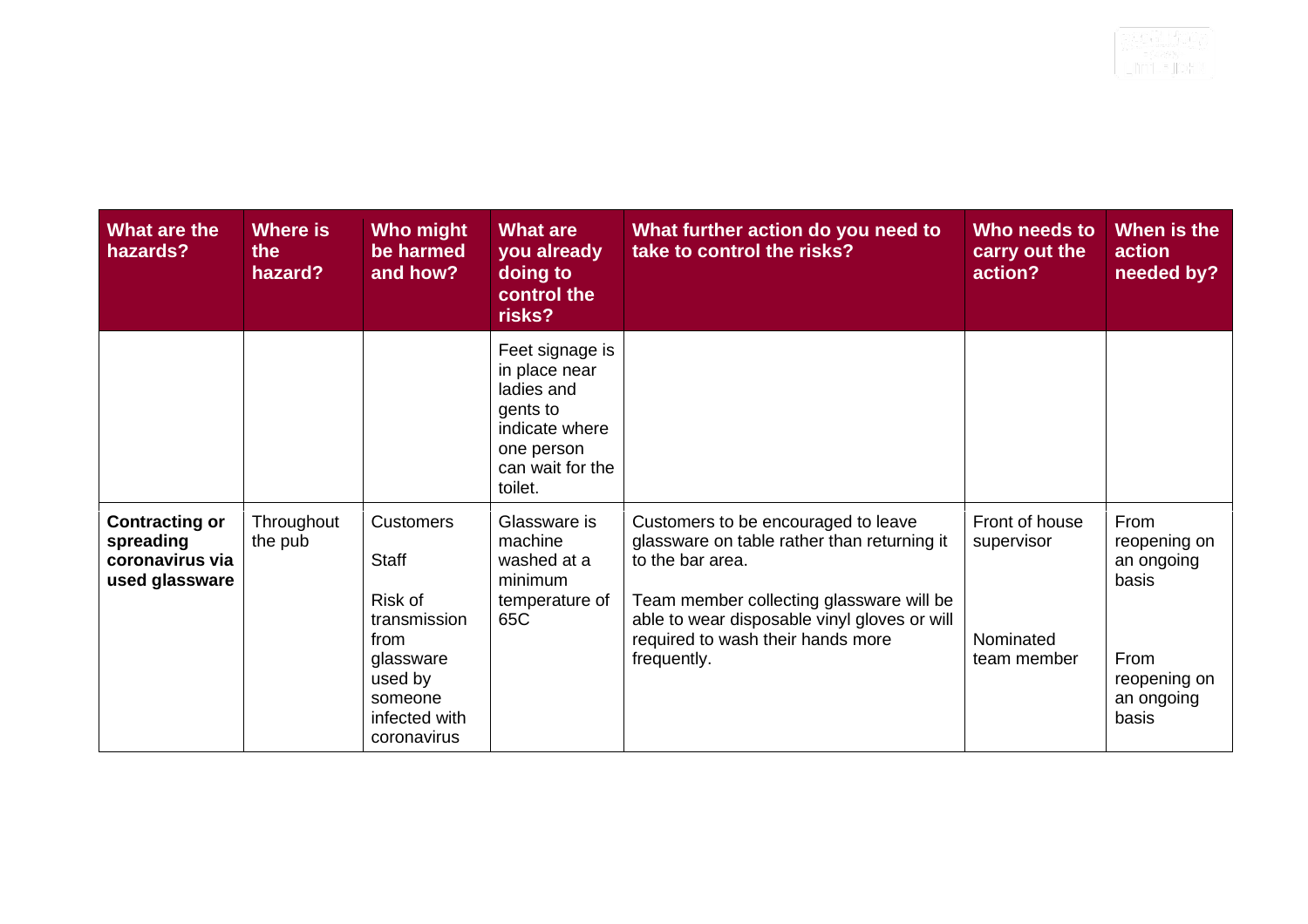| What are the<br>hazards?                                                                 | Where is<br>the<br>hazard? | Who might<br>be harmed<br>and how?                                                              | <b>What are</b><br>you already<br>doing to<br>control the<br>risks?                                                                          | What further action do you need to<br>take to control the risks?                                                                                                                                           | Who needs to<br>carry out the<br>action?       | When is the<br>action<br>needed by?                                              |
|------------------------------------------------------------------------------------------|----------------------------|-------------------------------------------------------------------------------------------------|----------------------------------------------------------------------------------------------------------------------------------------------|------------------------------------------------------------------------------------------------------------------------------------------------------------------------------------------------------------|------------------------------------------------|----------------------------------------------------------------------------------|
| <b>Contracting or</b><br>spreading<br>coronavirus via<br>used or dirty<br>staff uniforms | Throughout<br>the pub      | <b>Customers</b><br><b>Staff</b><br>Risk of<br>transmission<br>from<br>contaminated<br>clothing | Staff have<br>been made<br>aware of the<br>importance of<br>ensuring that<br>they wear<br>clean clothing<br>to work.                         | Staff to be provided with a clean work shirt<br>(and apron if required) to change into at<br>the start of each shift.<br>At the end of shift the used shirt will be left<br>at the pub for washing at 60C. | Lisa / Graham<br>Team members<br>Lisa / Graham | Now in place<br>on an ongoing<br>basis<br>Now in place<br>on an ongoing<br>basis |
| <b>Person</b><br>infected with<br>coronavirus<br>enters the<br>premises                  | Throughout<br>the pub      | <b>Customers</b><br><b>Staff</b><br>Delivery<br>drivers<br>Risk of<br>transmission<br>to other  | Staff training<br>has been given<br>to ensure that<br>they are aware<br>not to come to<br>work if they<br>have<br>symptoms of<br>coronavirus | Signage on entrance to pub advising<br>people that feel unwell not to enter the<br>premises                                                                                                                | Graham / Lisa                                  | From<br>reopening on<br>an ongoing<br>basis                                      |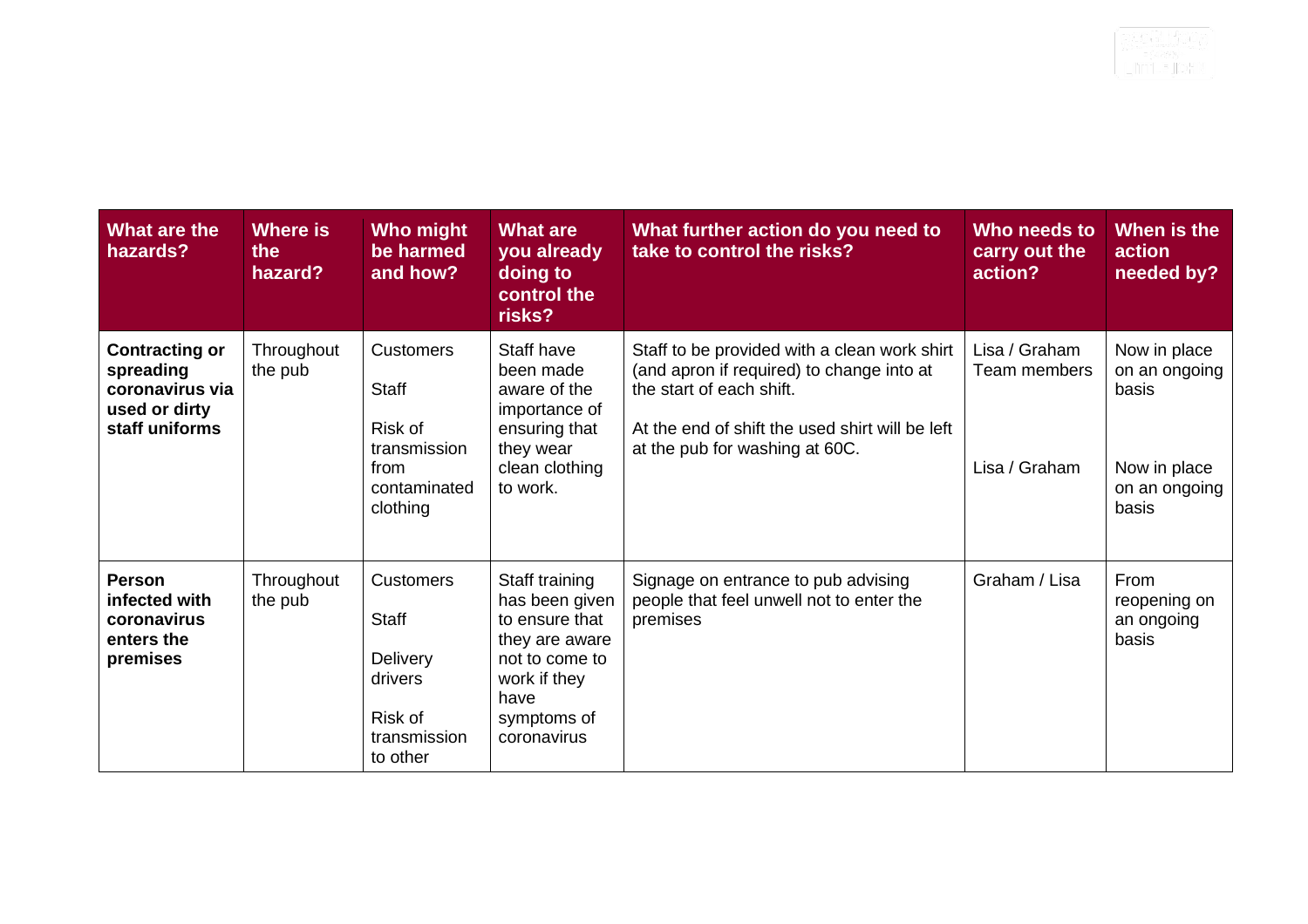| What are the<br>hazards?                                                                                 | Where is<br>the<br>hazard? | Who might<br>be harmed<br>and how?                                                                                            | <b>What are</b><br>you already<br>doing to<br>control the<br>risks? | What further action do you need to<br>take to control the risks?                                                                                                                                                                                                                                                                                                                                           | Who needs to<br>carry out the<br>action? | When is the<br>action<br>needed by?         |
|----------------------------------------------------------------------------------------------------------|----------------------------|-------------------------------------------------------------------------------------------------------------------------------|---------------------------------------------------------------------|------------------------------------------------------------------------------------------------------------------------------------------------------------------------------------------------------------------------------------------------------------------------------------------------------------------------------------------------------------------------------------------------------------|------------------------------------------|---------------------------------------------|
|                                                                                                          |                            | people in the<br>pub                                                                                                          |                                                                     |                                                                                                                                                                                                                                                                                                                                                                                                            |                                          |                                             |
| <b>Staff member</b><br>infected with<br>coronavirus<br>but<br>asymptomatic<br>enters the<br>premises     | Throughout<br>the pub      | <b>Customers</b><br><b>Staff</b><br><b>Delivery</b><br>drivers<br>Risk of<br>transmission<br>to other<br>people in the<br>pub |                                                                     | Staff members will be encouraged to take<br>regular rapid tests.<br>https://www.nhs.uk/conditions/coronavirus-<br>covid-19/testing/regular-rapid-coronavirus-<br>tests-if-you-do-not-have-symptoms/<br>If a test is positive, they will be asked to<br>remain at home until a PCR test is<br>obtained. If the PCR test is positive, staff<br>members will self-isolate in line with legal<br>requirements. | All Staff<br><b>Members</b>              | From<br>reopening on<br>an ongoing<br>basis |
| <b>Contracting or</b><br>spreading<br>coronavirus by<br>not wearing a<br>face covering<br><b>indoors</b> | Throughout<br>the pub      | <b>Customers</b><br><b>Staff</b><br><b>Delivery</b><br>drivers                                                                |                                                                     | All customers to be advised on entry of the<br>requirement to wear a face covering when<br>moving about the pub including going to<br>the toilet.                                                                                                                                                                                                                                                          | Front of house<br>supervisor             | From<br>reopening on<br>an ongoing<br>basis |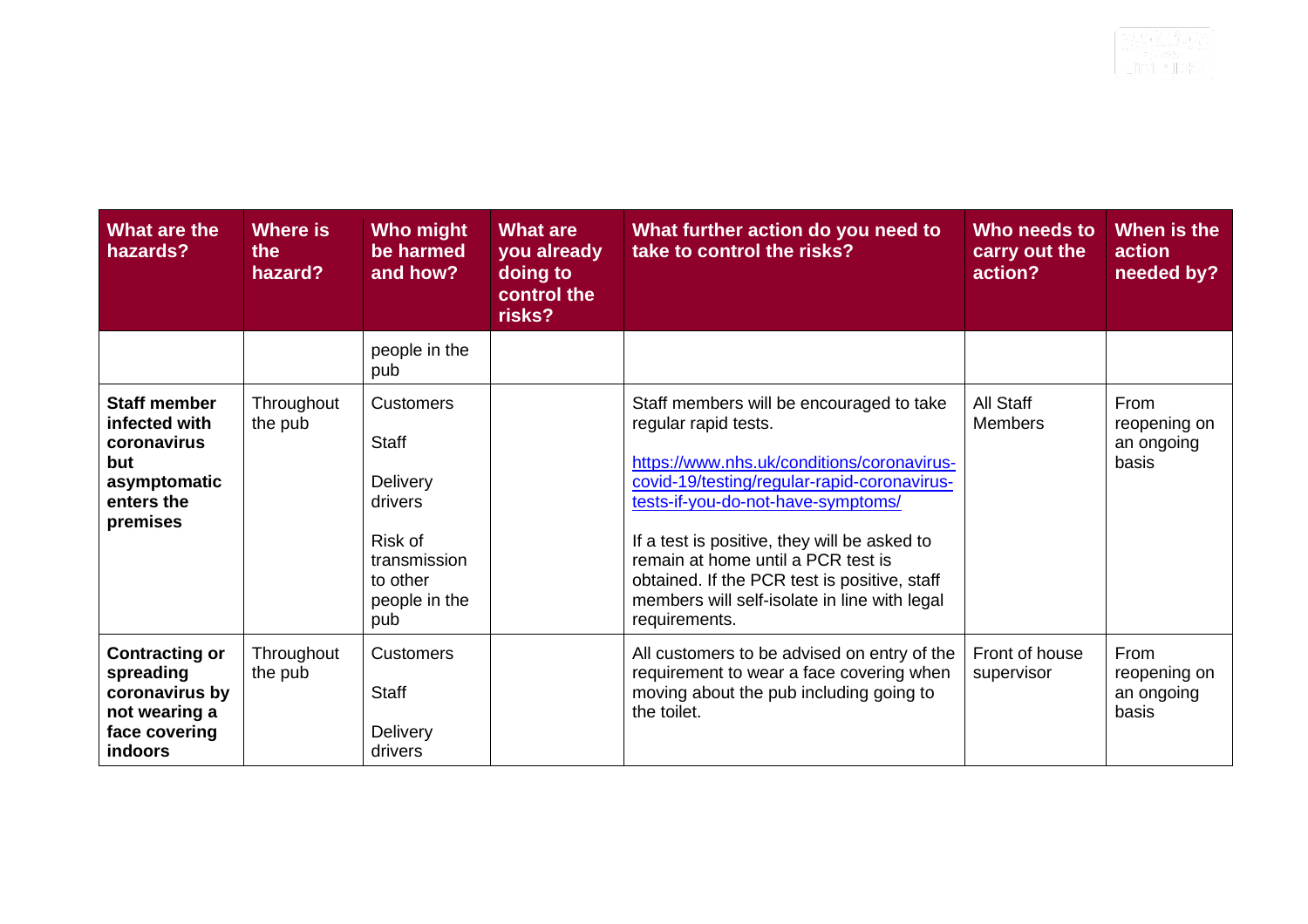| What are the<br>hazards?                                                         | Where is<br>the<br>hazard? | Who might<br>be harmed<br>and how?                          | <b>What are</b><br>you already<br>doing to<br>control the<br>risks?                                     | What further action do you need to<br>take to control the risks?                                                                                                                             | Who needs to<br>carry out the<br>action? | When is the<br>action<br>needed by?         |
|----------------------------------------------------------------------------------|----------------------------|-------------------------------------------------------------|---------------------------------------------------------------------------------------------------------|----------------------------------------------------------------------------------------------------------------------------------------------------------------------------------------------|------------------------------------------|---------------------------------------------|
|                                                                                  |                            | Risk of<br>transmission<br>to other<br>people in the<br>pub |                                                                                                         | Face coverings must be worn by all staff at<br>all times indoors. A visor may be worn as<br>well.<br>Delivery drivers to be asked to wear face<br>covering if they do need to enter the pub. | All Staff<br>Team member<br>accepting    |                                             |
|                                                                                  |                            |                                                             |                                                                                                         |                                                                                                                                                                                              | delivery                                 |                                             |
| <b>Contracting or</b><br>spreading<br>coronavirus by<br>not social<br>distancing | Throughout<br>the pub      | <b>Customers</b><br><b>Staff</b><br>Risk of<br>transmission | Capacity inside<br>& outside the<br>pub is reduced<br>so all tables<br>and chairs are<br>1m plus apart. | Groups indoors are restricted to 6 or 2<br>households and outdoors up to 30 people.<br>Customers only allowed in the pub if there<br>is a table available.                                   | Front of House<br>supervisor             | From<br>reopening on<br>an ongoing<br>basis |
|                                                                                  |                            | by tables<br>being too<br>close together<br>or people       | Maximum<br>capacity inside<br>55 / maximum                                                              | Customers monitored to ensure that they<br>are not gathering in groups.                                                                                                                      | All team<br>members                      | From<br>reopening on<br>an ongoing<br>basis |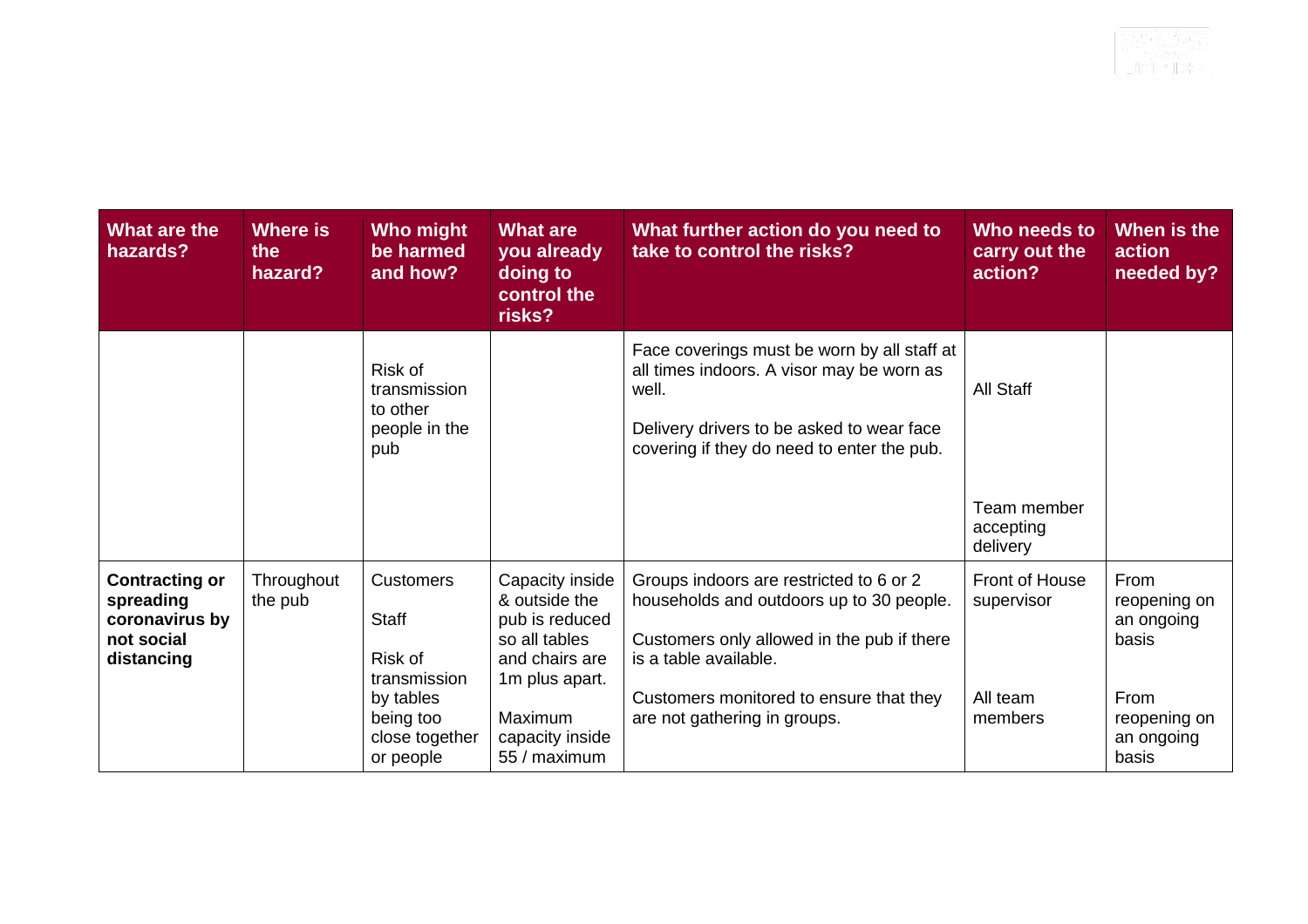| What are the<br>hazards?                                                         | Where is<br>the<br>hazard? | Who might<br>be harmed<br>and how?                                                                                                                               | <b>What are</b><br>you already<br>doing to<br>control the<br>risks?                      | What further action do you need to<br>take to control the risks?                                                                                                                                                                                                                                        | Who needs to<br>carry out the<br>action?                 | When is the<br>action<br>needed by?                                                        |
|----------------------------------------------------------------------------------|----------------------------|------------------------------------------------------------------------------------------------------------------------------------------------------------------|------------------------------------------------------------------------------------------|---------------------------------------------------------------------------------------------------------------------------------------------------------------------------------------------------------------------------------------------------------------------------------------------------------|----------------------------------------------------------|--------------------------------------------------------------------------------------------|
|                                                                                  |                            | gathering in<br>groups                                                                                                                                           | capacity rear<br>courtyard 30<br>Removal of<br>barrels inside.<br>Bar stools<br>removed. | Customers monitored to ensure that they<br>are not moving tables & chairs.                                                                                                                                                                                                                              | All team<br>members                                      | From<br>reopening on<br>an ongoing<br>basis                                                |
| <b>Contracting or</b><br>spreading<br>coronavirus by<br>not social<br>distancing | Bar service<br>work area   | <b>Staff</b><br>Area behind<br>the bar is too<br>small to allow<br>1m plus for<br>social<br>distancing so<br>there is an<br>increased risk<br>of<br>transmission |                                                                                          | Specific staff member allocated to bar<br>service per shift.<br>Generally only one staff member to be<br>behind the bar at any time. If a second<br>team member needs to briefly go behind<br>the bar (e.g. to collect card machine), then<br>the time involved should be kept as short<br>as possible. | Graham / Lisa<br>Shift supervisor<br>All team<br>members | From<br>reopening on<br>an ongoing<br>basis<br>From<br>reopening on<br>an ongoing<br>basis |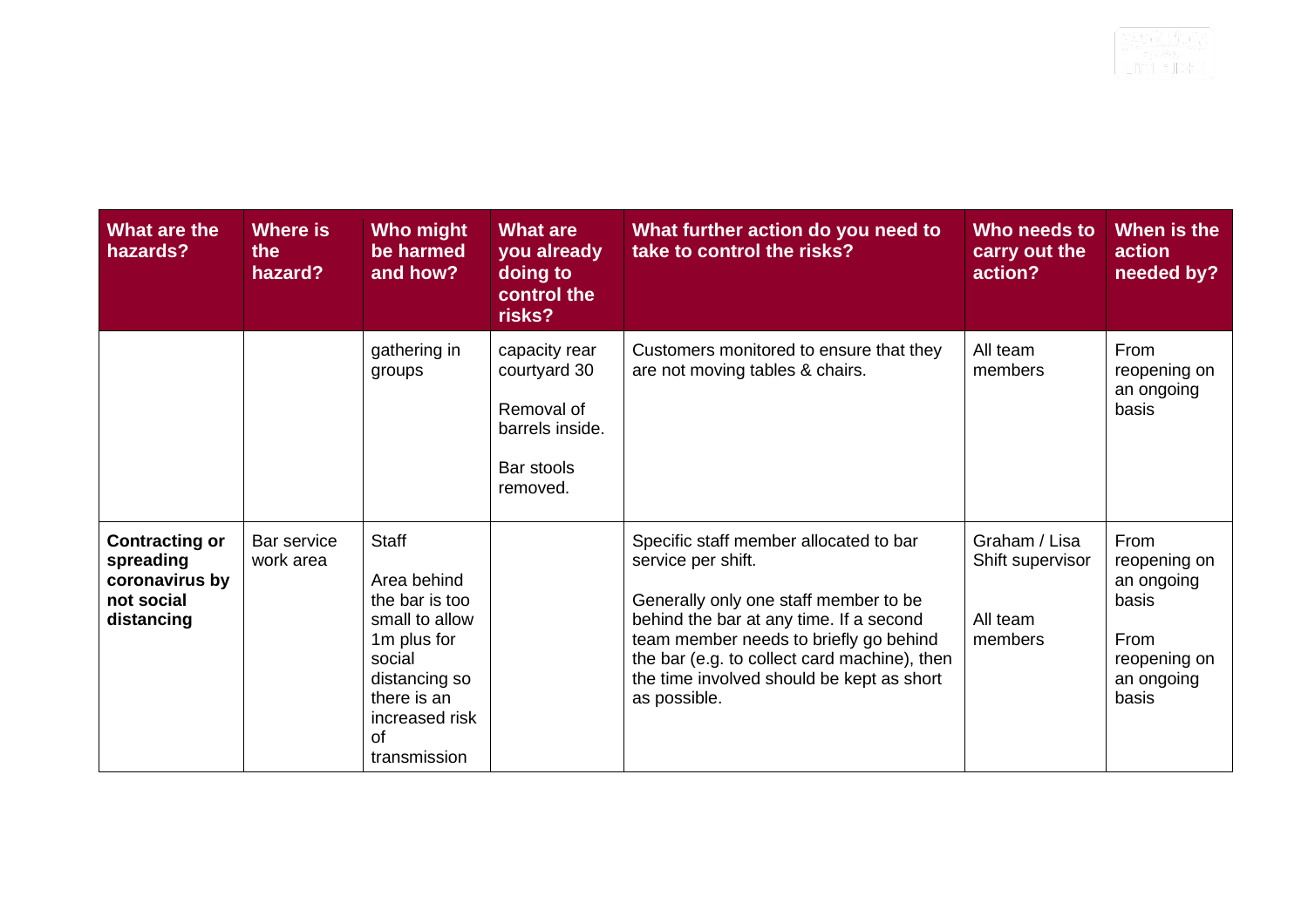| What are the<br>hazards?                                                         | <b>Where is</b><br>the<br>hazard? | Who might<br>be harmed<br>and how?                                                                                                     | <b>What are</b><br>you already<br>doing to<br>control the<br>risks?                                                                                                       | What further action do you need to<br>take to control the risks?                                                             | Who needs to<br>carry out the<br>action? | When is the<br>action<br>needed by?         |
|----------------------------------------------------------------------------------|-----------------------------------|----------------------------------------------------------------------------------------------------------------------------------------|---------------------------------------------------------------------------------------------------------------------------------------------------------------------------|------------------------------------------------------------------------------------------------------------------------------|------------------------------------------|---------------------------------------------|
| <b>Contracting or</b><br>spreading<br>coronavirus by<br>not social<br>distancing | Cellar                            | <b>Staff</b><br>Cellar<br>entrance and<br>stairway are<br>narrow so<br>increased risk<br>Ωf<br>transmission.                           |                                                                                                                                                                           | Only one staff member to be in the cellar<br>at any time.<br>One staff member to be allocated to cellar<br>duties per shift. | Graham / Lisa<br>Shift supervisor        | From<br>reopening on<br>an ongoing<br>basis |
| <b>Contracting or</b><br>spreading<br>coronavirus by<br>not social<br>distancing | Table service                     | Staff<br><b>Customers</b><br>When<br>delivering<br>drinks or<br>collecting<br>glasses,<br>briefly the<br>staff member<br>may be closer | Staff training<br>has been<br>provided so<br>they are aware<br>of the<br>importance of<br>as far as<br>possible being<br>at least 1<br>metre away<br>from<br>customers or | Face coverings must be worn by all staff at<br>all times indoors. A visor may be worn as<br>well.                            | All Staff                                | From<br>reopening on<br>an ongoing<br>basis |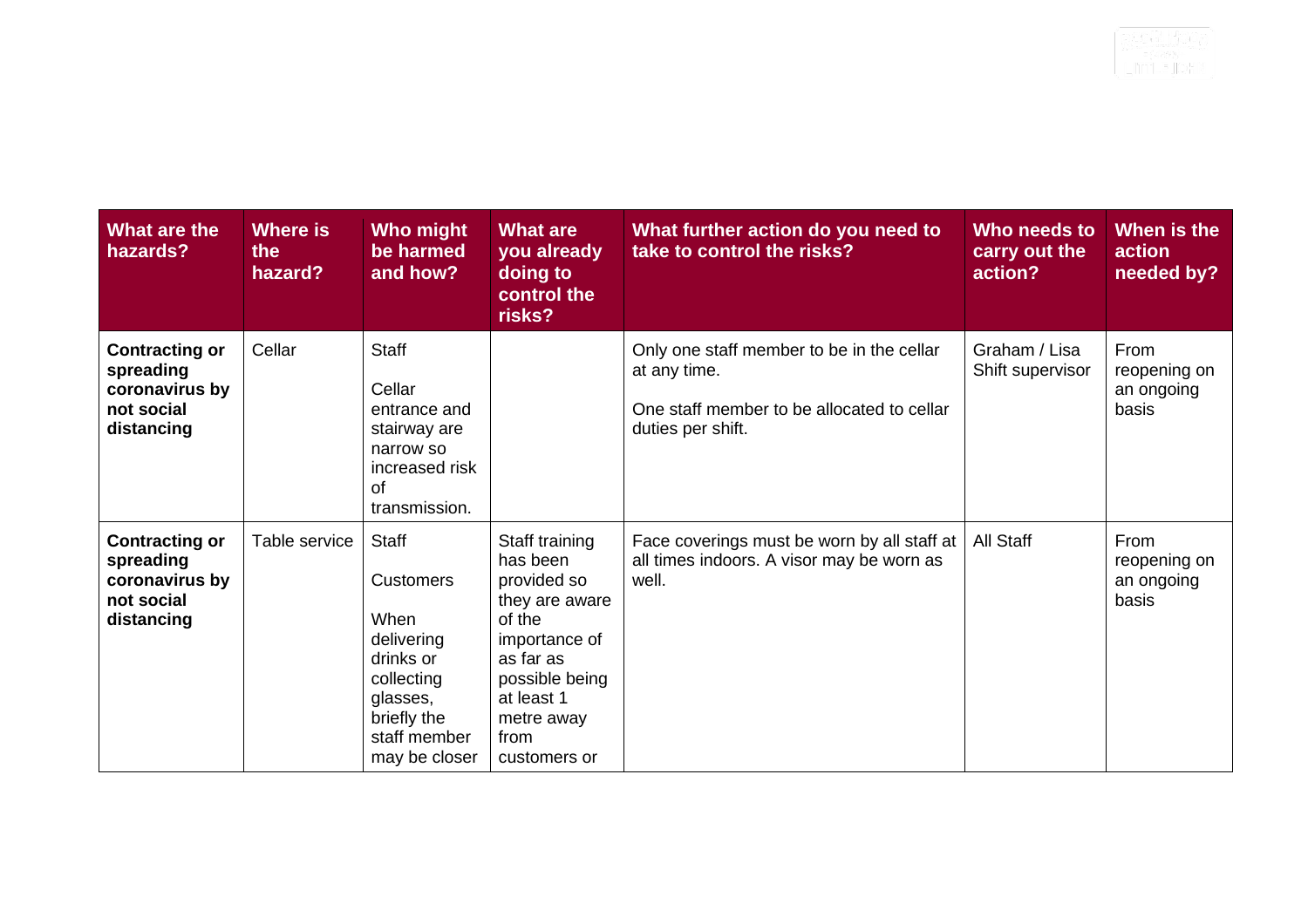| What are the<br>hazards?                                                         | Where is<br>the<br>hazard? | Who might<br>be harmed<br>and how?                                                                                                                                                        | <b>What are</b><br>you already<br>doing to<br>control the<br>risks?                                                                                                                                      | What further action do you need to<br>take to control the risks?                                                                                                                                                                                                                                                                                           | Who needs to<br>carry out the<br>action? | When is the<br>action<br>needed by?         |
|----------------------------------------------------------------------------------|----------------------------|-------------------------------------------------------------------------------------------------------------------------------------------------------------------------------------------|----------------------------------------------------------------------------------------------------------------------------------------------------------------------------------------------------------|------------------------------------------------------------------------------------------------------------------------------------------------------------------------------------------------------------------------------------------------------------------------------------------------------------------------------------------------------------|------------------------------------------|---------------------------------------------|
|                                                                                  |                            | to customers<br>than 1 metre<br>increasing risk  <br>of<br>transmission.                                                                                                                  | where this is<br>not possible,<br>they keep the<br>activity time as<br>short as<br>possible.                                                                                                             |                                                                                                                                                                                                                                                                                                                                                            |                                          |                                             |
| <b>Contracting or</b><br>spreading<br>coronavirus by<br>not social<br>distancing | Kitchen                    | <b>Staff</b><br>Kitchen layout<br>is narrow and<br>kitchen staff<br>may struggle<br>to maintain<br>1m+ distance<br>increasing the<br>risk of<br>transmission<br><b>of</b><br>coronavirus. | Any cold rolls<br>will be<br>prepared by<br>the designated<br>bar service<br>team member<br>in the rear<br>preparation<br>area behind<br>the bar.<br>Hands must be<br>washed prior to<br>preparing food. | Pie & Pint night - Only two nominated<br>kitchen staff members will have access to<br>the kitchen and food preparation areas.<br>Kitchen staff will wear a face covering.<br>Kitchen staff will wash their hands<br>regularly at the designated hand wash<br>basin in the kitchen.<br>No front of house staff member to enter<br>the kitchen on pie night. | Kitchen staff                            | From<br>reopening on<br>an ongoing<br>basis |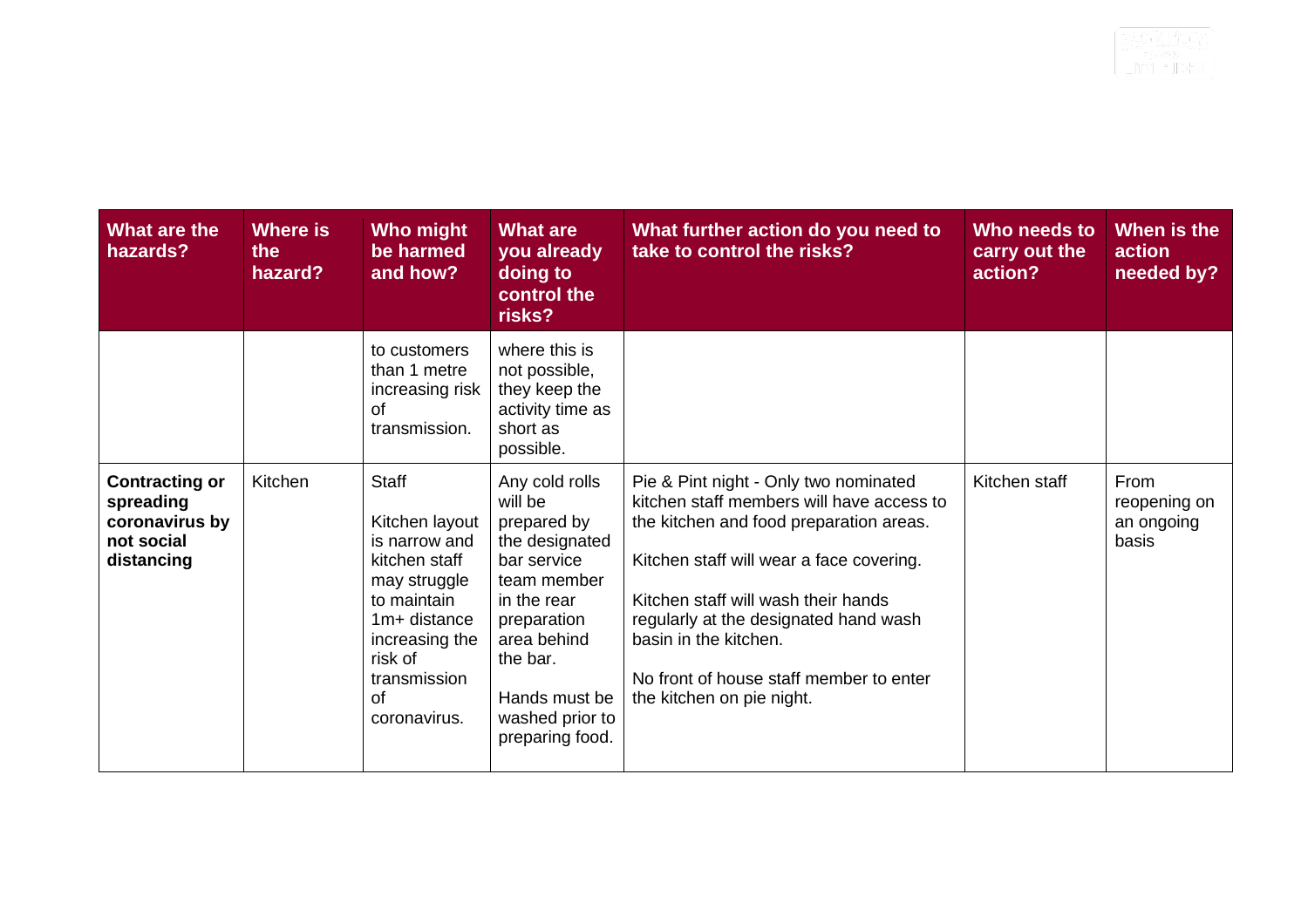| What are the<br>hazards?                                                         | Where is<br>the<br>hazard? | Who might<br>be harmed<br>and how?                                                            | <b>What are</b><br>you already<br>doing to<br>control the<br>risks? | What further action do you need to<br>take to control the risks?                                                                                                                                                                                                                                                | Who needs to<br>carry out the<br>action? | When is the<br>action<br>needed by?         |
|----------------------------------------------------------------------------------|----------------------------|-----------------------------------------------------------------------------------------------|---------------------------------------------------------------------|-----------------------------------------------------------------------------------------------------------------------------------------------------------------------------------------------------------------------------------------------------------------------------------------------------------------|------------------------------------------|---------------------------------------------|
|                                                                                  |                            |                                                                                               |                                                                     |                                                                                                                                                                                                                                                                                                                 | Front of house<br>staff                  | From<br>reopening on<br>an ongoing<br>basis |
| <b>Contracting or</b><br>spreading<br>coronavirus by<br>not social<br>distancing | Kitchen                    | <b>Staff</b><br>Risk of<br>transmission<br>between<br>kitchen and<br>front of house<br>staff. |                                                                     | Contact between kitchen & front of house<br>staff to be minimised by food being<br>collected from a table placed at the<br>kitchen entrance.<br>Dirty plates and cutlery are to be returned<br>to the lower shelf of the table at the<br>kitchen entrance.<br>Orders will be printed on the kitchen<br>printer. | Kitchen / Front<br>of house staff        | From<br>reopening on<br>an ongoing<br>basis |
| <b>Contracting or</b><br>spreading                                               | Kitchen                    | <b>Staff</b>                                                                                  | Kitchen is<br>checked and                                           | During pie night, kitchen staff will regularly<br>clean all work surfaces between orders.                                                                                                                                                                                                                       | Kitchen staff                            | From<br>reopening on                        |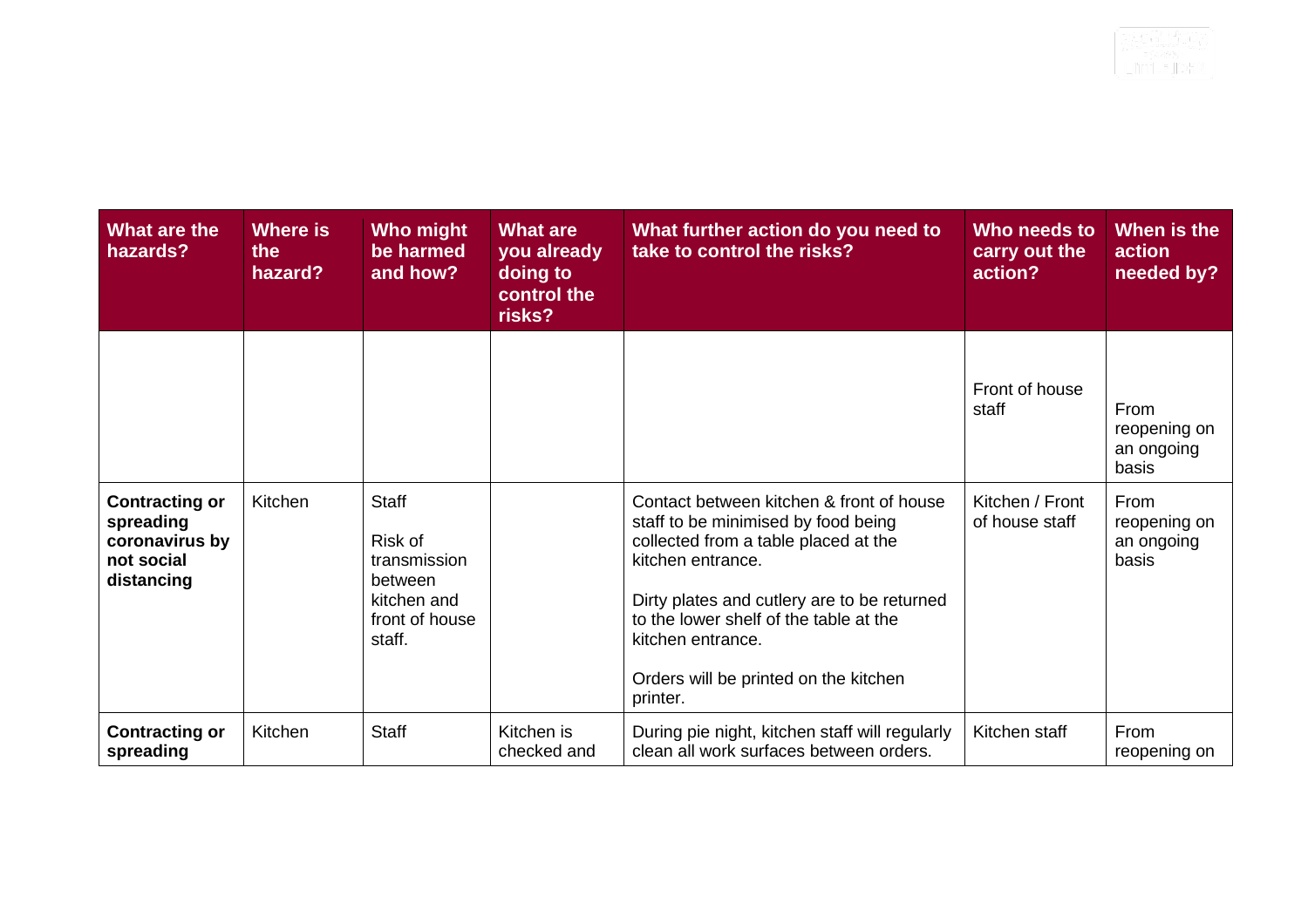| What are the<br>hazards?                                                         | Where is<br>the<br>hazard? | Who might<br>be harmed<br>and how?                                                                                                                                         | <b>What are</b><br>you already<br>doing to<br>control the<br>risks?                                                                                                                                                          | What further action do you need to<br>take to control the risks?                            | Who needs to<br>carry out the<br>action? | When is the<br>action<br>needed by?         |
|----------------------------------------------------------------------------------|----------------------------|----------------------------------------------------------------------------------------------------------------------------------------------------------------------------|------------------------------------------------------------------------------------------------------------------------------------------------------------------------------------------------------------------------------|---------------------------------------------------------------------------------------------|------------------------------------------|---------------------------------------------|
| coronavirus by<br>not cleaning<br>surfaces or<br>equipment.                      |                            | Risk of<br>transmission<br>from<br>contaminated<br>surfaces.                                                                                                               | cleaned on a<br>daily basis.                                                                                                                                                                                                 | Kitchen staff to wash utensils once<br>handled prior to another staff member<br>using them. |                                          | an ongoing<br>basis                         |
| <b>Contracting or</b><br>spreading<br>coronavirus by<br>not social<br>distancing | <b>Food Service</b>        | Staff<br><b>Customers</b><br>When serving<br>food briefly<br>the staff<br>member may<br>be closer to<br>customers<br>than 1 metre<br>increasing risk<br>of<br>transmission | Staff training<br>has been<br>provided so<br>they are aware<br>of the<br>importance of<br>as far as<br>possible being<br>at least 1<br>metre away<br>from<br>customers or<br>where this is<br>not possible,<br>they keep the | Staff must wear a face covering at all<br>times.                                            | All team<br>members                      | From<br>reopening on<br>an ongoing<br>basis |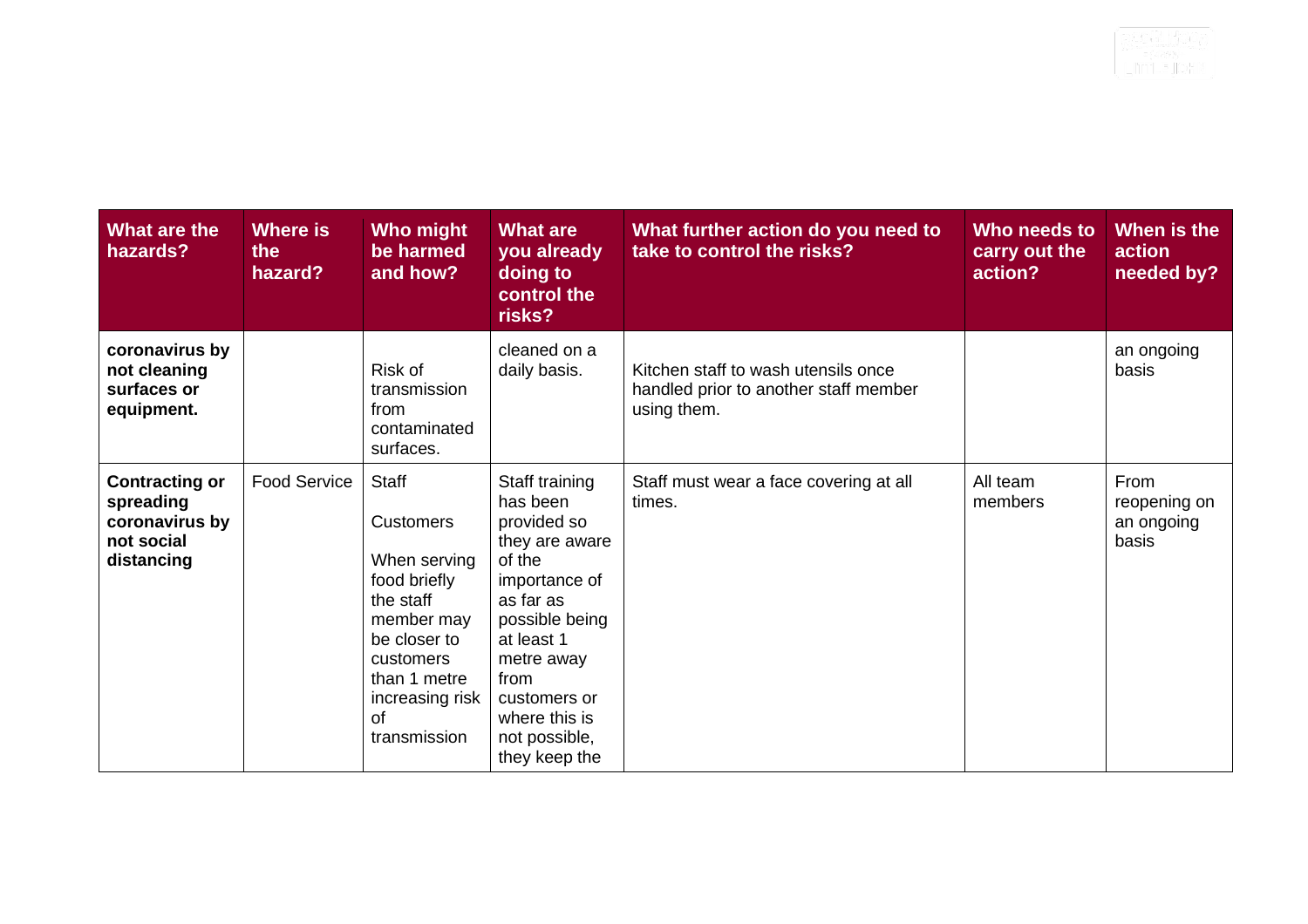| What are the<br>hazards?                                                                          | Where is<br>the<br>hazard? | Who might<br>be harmed<br>and how?                                           | <b>What are</b><br>you already<br>doing to<br>control the<br>risks?                                                                | What further action do you need to<br>take to control the risks?                                                                                   | Who needs to<br>carry out the<br>action? | When is the<br>action<br>needed by?         |
|---------------------------------------------------------------------------------------------------|----------------------------|------------------------------------------------------------------------------|------------------------------------------------------------------------------------------------------------------------------------|----------------------------------------------------------------------------------------------------------------------------------------------------|------------------------------------------|---------------------------------------------|
|                                                                                                   |                            |                                                                              | activity time as<br>short as<br>possible.                                                                                          |                                                                                                                                                    |                                          |                                             |
| <b>Contracting or</b><br>spreading<br>coronavirus by<br>not cleaning<br>surfaces or<br>equipment. | <b>Food Service</b>        | <b>Staff</b><br><b>Customers</b><br>Risk of<br>transmission<br>on food items | Hands must be<br>washed before<br>food service.<br>Food should<br>be passed to<br>customers with<br>a clean cloth or<br>serviette. |                                                                                                                                                    | All team<br>members                      | From<br>reopening on<br>an ongoing<br>basis |
| <b>Getting or</b><br>spreading<br>coronavirus by<br>not cleaning<br>surfaces or<br>equipment.     | Cutlery<br>Condiments      | <b>Staff</b><br><b>Customers</b>                                             | Any condiment<br>bottles or<br>containers<br>must be<br>thoroughly<br>sanitised after<br>use before<br>being passed                | Self-service of cutlery or condiments by<br>customers is not permitted.<br>Cutlery and condiments only placed on the<br>table when food is served. | All team<br>members<br>Waiting staff     | From<br>reopening on<br>an ongoing<br>basis |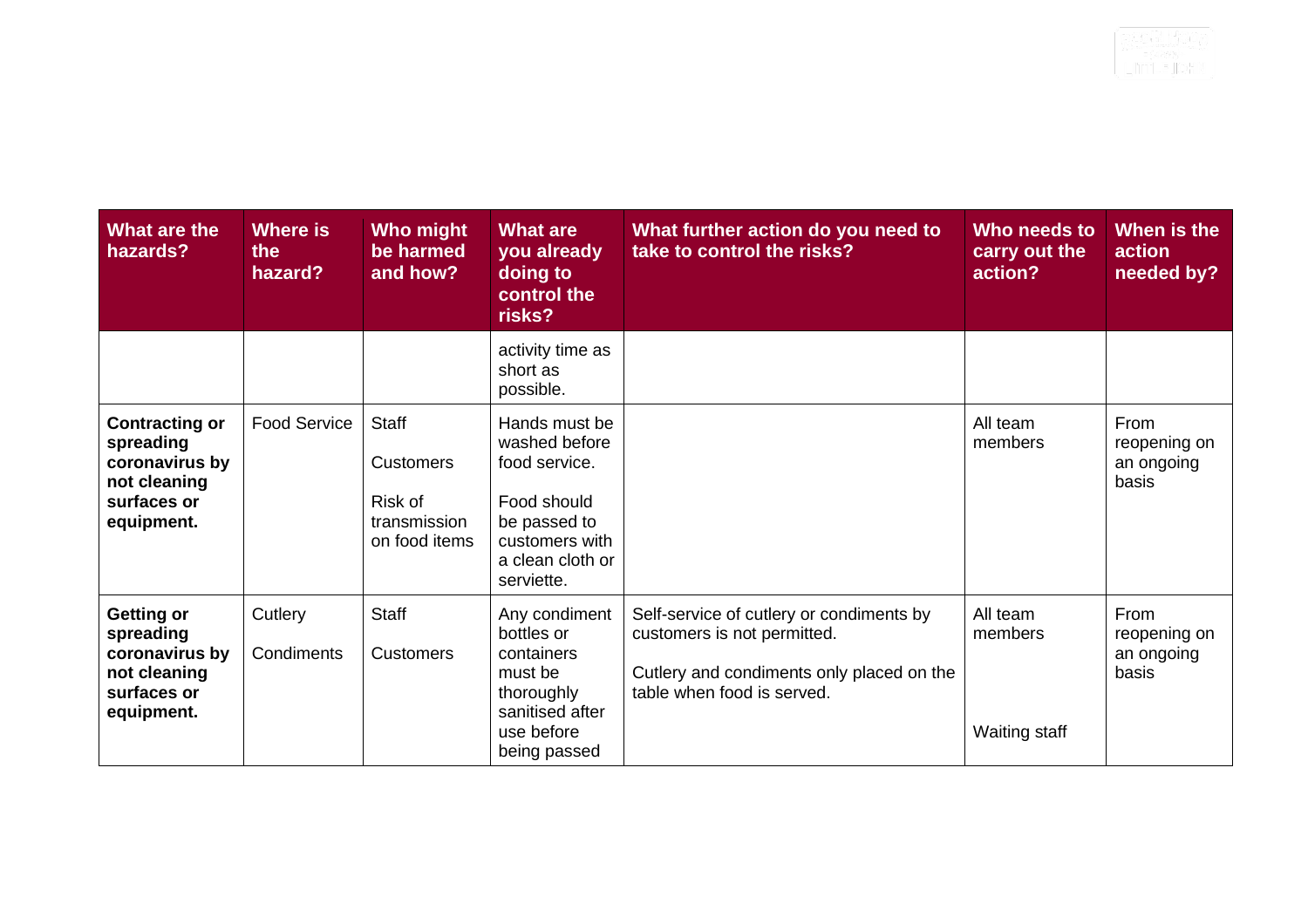| What are the<br>hazards?                                                           | Where is<br>the<br>hazard? | <b>Who might</b><br>be harmed<br>and how?                                                                                                   | <b>What are</b><br>you already<br>doing to<br>control the<br>risks?                                                    | What further action do you need to<br>take to control the risks?                                                                                                                                         | Who needs to<br>carry out the<br>action?                 | When is the<br>action<br>needed by?                                                        |
|------------------------------------------------------------------------------------|----------------------------|---------------------------------------------------------------------------------------------------------------------------------------------|------------------------------------------------------------------------------------------------------------------------|----------------------------------------------------------------------------------------------------------------------------------------------------------------------------------------------------------|----------------------------------------------------------|--------------------------------------------------------------------------------------------|
|                                                                                    |                            |                                                                                                                                             | to another<br>customer.<br>Disposable<br>paper<br>containers are<br>used where<br>possible for<br>sauces &<br>pickles. |                                                                                                                                                                                                          |                                                          |                                                                                            |
| <b>Contracting or</b><br>spreading<br>coronavirus via<br>used plates or<br>cutlery | Throughout<br>the pub      | <b>Customers</b><br><b>Staff</b><br>Risk of<br>transmission<br>from plates or<br>cutlery used<br>by someone<br>infected with<br>coronavirus | Kitchen<br>dishwasher is<br>used for plates<br>and cutlery<br>with a wash<br>cycle of 65C                              | Customers to be encouraged to leave<br>plates on the table for a staff member to<br>clear away.<br>Team member collecting plates or cutlery<br>must wash their hands immediately after<br>handling them. | Front of house<br>supervisor<br>Nominated<br>team member | From<br>reopening on<br>an ongoing<br>basis<br>From<br>reopening on<br>an ongoing<br>basis |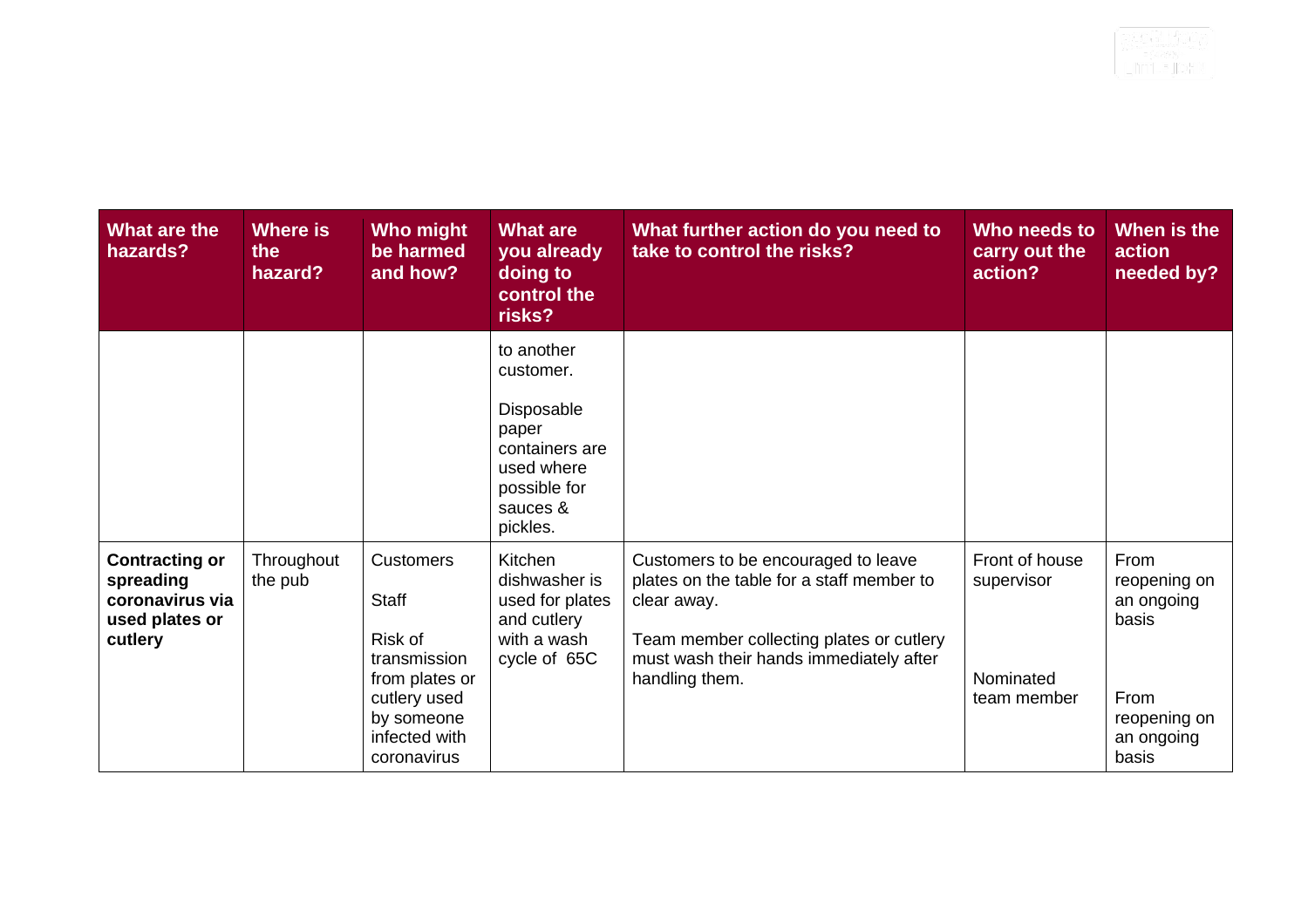| What are the<br>hazards?                                                                                                                                                          | Where is<br>the<br>hazard? | Who might<br>be harmed<br>and how?                                                                                                              | <b>What are</b><br>you already<br>doing to<br>control the<br>risks? | What further action do you need to<br>take to control the risks?                                                                                                                                                                                                                                                                                                                    | Who needs to<br>carry out the<br>action? | When is the<br>action<br>needed by?                                              |
|-----------------------------------------------------------------------------------------------------------------------------------------------------------------------------------|----------------------------|-------------------------------------------------------------------------------------------------------------------------------------------------|---------------------------------------------------------------------|-------------------------------------------------------------------------------------------------------------------------------------------------------------------------------------------------------------------------------------------------------------------------------------------------------------------------------------------------------------------------------------|------------------------------------------|----------------------------------------------------------------------------------|
| <b>Contracting or</b><br>spreading<br>coronavirus by<br>not social<br>distancing<br><b>Getting or</b><br>spreading<br>coronavirus by<br>not cleaning<br>surfaces or<br>equipment. | <b>Deliveries</b>          | <b>Staff</b><br><b>Customers</b><br><b>Delivery</b><br>drivers<br>Risk of<br>transmission<br>from<br>contaminated<br>goods or<br>close contact. |                                                                     | Requesting that all deliveries where<br>possible are made out of opening hours.<br>Deliveries only to be made to the front<br>door of the pub. Drivers to be reminded to<br>keep 1m plus from staff member accepting<br>delivery.<br>Single staff member to accept delivery and<br>must wash hands immediately after<br>handling goods.<br>Packaging to be disposed of immediately. | Graham & Lisa<br>All team<br>members     | Now in place<br>on an ongoing<br>basis<br>Now in place<br>on an ongoing<br>basis |
|                                                                                                                                                                                   |                            |                                                                                                                                                 |                                                                     | Goods to either be sanitised or left for at<br>least 72 hours before use.<br>For all deliveries to the cellar, staff<br>member accepting delivery must wear<br>safety gloves.                                                                                                                                                                                                       | Team member<br>accepting<br>delivery     | From<br>reopening on<br>an ongoing<br>basis.                                     |